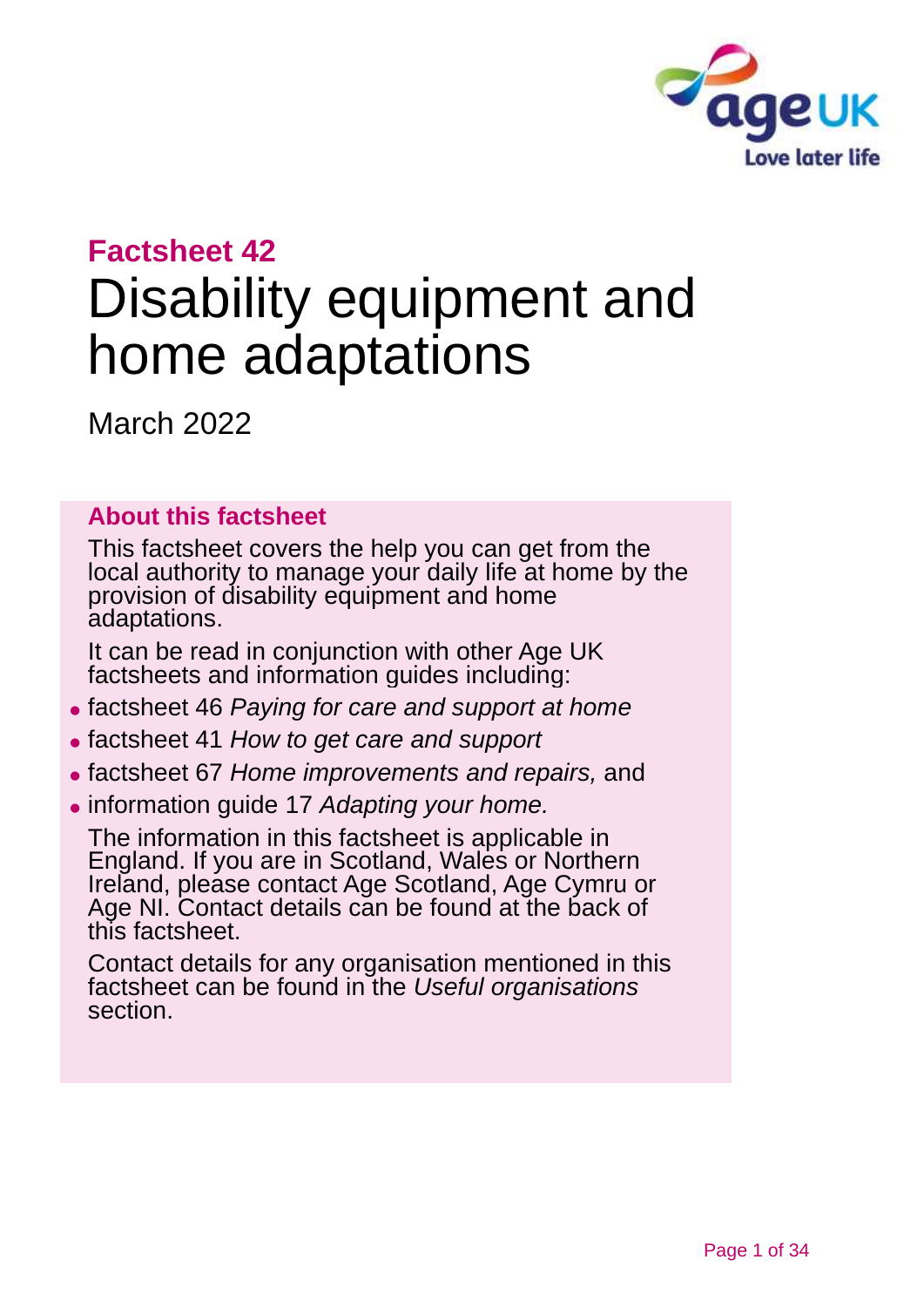## **Contents**

| The law and terms used in this factsheet                           | 4               |
|--------------------------------------------------------------------|-----------------|
| 2 Disability equipment and adaptations from<br>the local authority | 4               |
| 2.1 Assessment                                                     | 4               |
| 2.2 Free disability equipment and minor adaptations                | 6               |
| 2.3 Reablement and prevention                                      | $\overline{7}$  |
| 2.4 Equipment to meet health-related needs                         | 7               |
| 2.5 Disability equipment prescriptions                             | 8               |
| 2.6 Disability equipment in care homes                             | 8               |
| 2.7 Moving to another area                                         | 9               |
| 3 Major home adaptations                                           | 9               |
| 3.1 Disabled Facilities Grant                                      | 9               |
| 3.2 The eligibility criteria                                       | 10              |
| 3.3 What types of works may be covered?                            | 10              |
| 3.4 Applying for a Disabled Facilities Grant                       | 11              |
| 3.5 The means test                                                 | 12 <sup>2</sup> |
| 3.6 Discretionary assistance                                       | 13              |
| 3.7 Property charge                                                | 14              |
| 3.8 Problems and complaints                                        | 14              |
| 3.9 Home improvement agencies (HIA)                                | 15              |
| 4 Community alarms and assistive technology                        | 16              |
| 5 Equipment for employment                                         | 19              |
| Wheelchairs<br>6                                                   | 20              |
| 7 Buying and borrowing equipment                                   | 22              |
| 7.1 Private companies and shops                                    | 22              |
| 7.2 Things to consider when choosing equipment                     | 23              |
| 7.3 Independent Living Centres                                     | 24              |
| 7.4 VAT relief on disability equipment                             | 24              |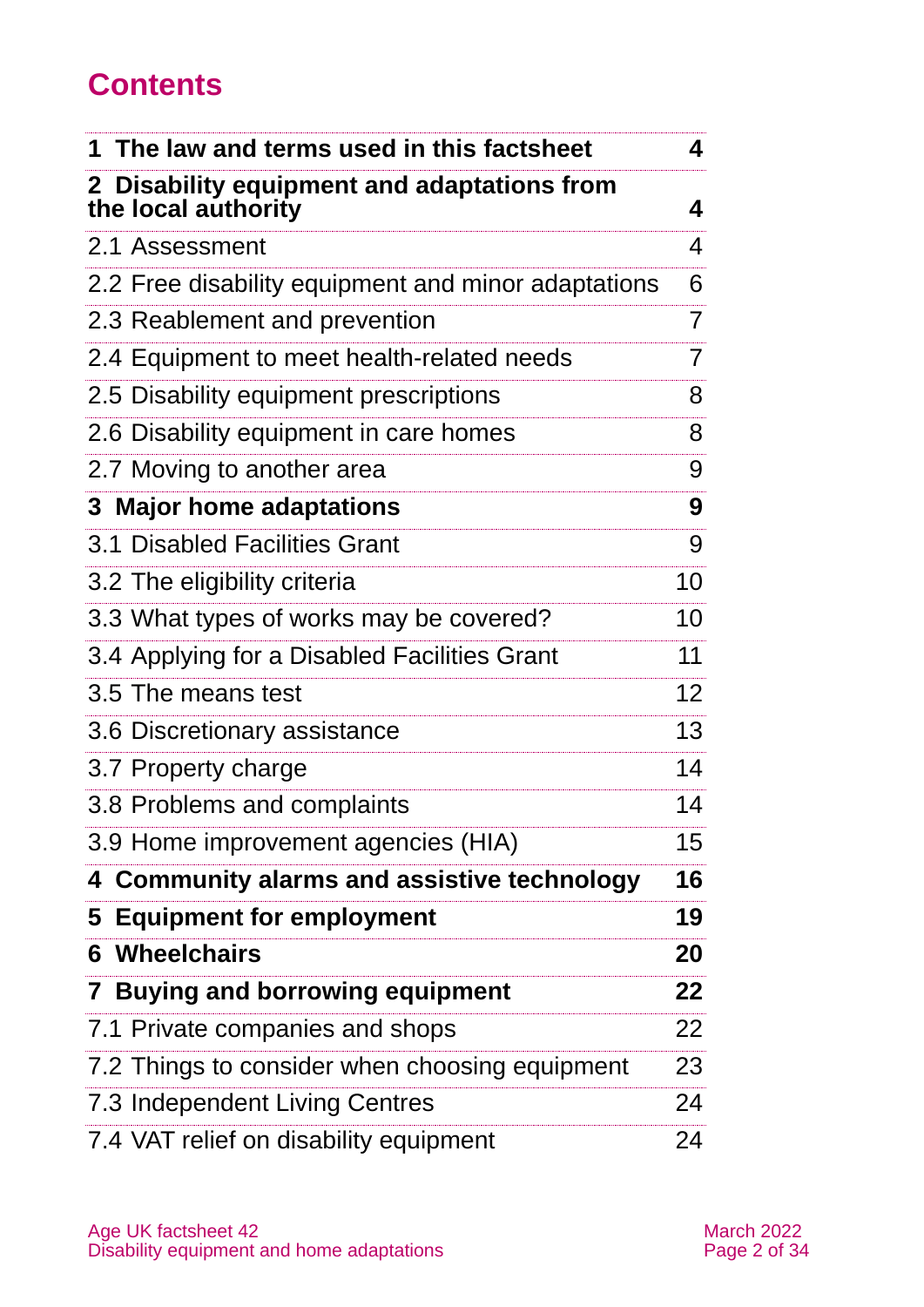| 7.5 Short-term loan of equipment such as<br>wheelchairs | 25 |
|---------------------------------------------------------|----|
| 8 Other sources of funding                              | 26 |
| 8.1 State benefits                                      | 26 |
| 8.2 Local Welfare Assistance                            | 26 |
| 8.3 Charities and other sources                         | 26 |
| 9 Concerns about doorstep selling                       | 27 |
| 10 Problems with equipment and complaints               | 28 |
| 11 Fire Service home safety checks                      | 29 |
| 12 Information, advice and advocacy                     | 29 |
| Useful organisations                                    | 30 |
| Age UK                                                  | 33 |
| Support our work                                        | 33 |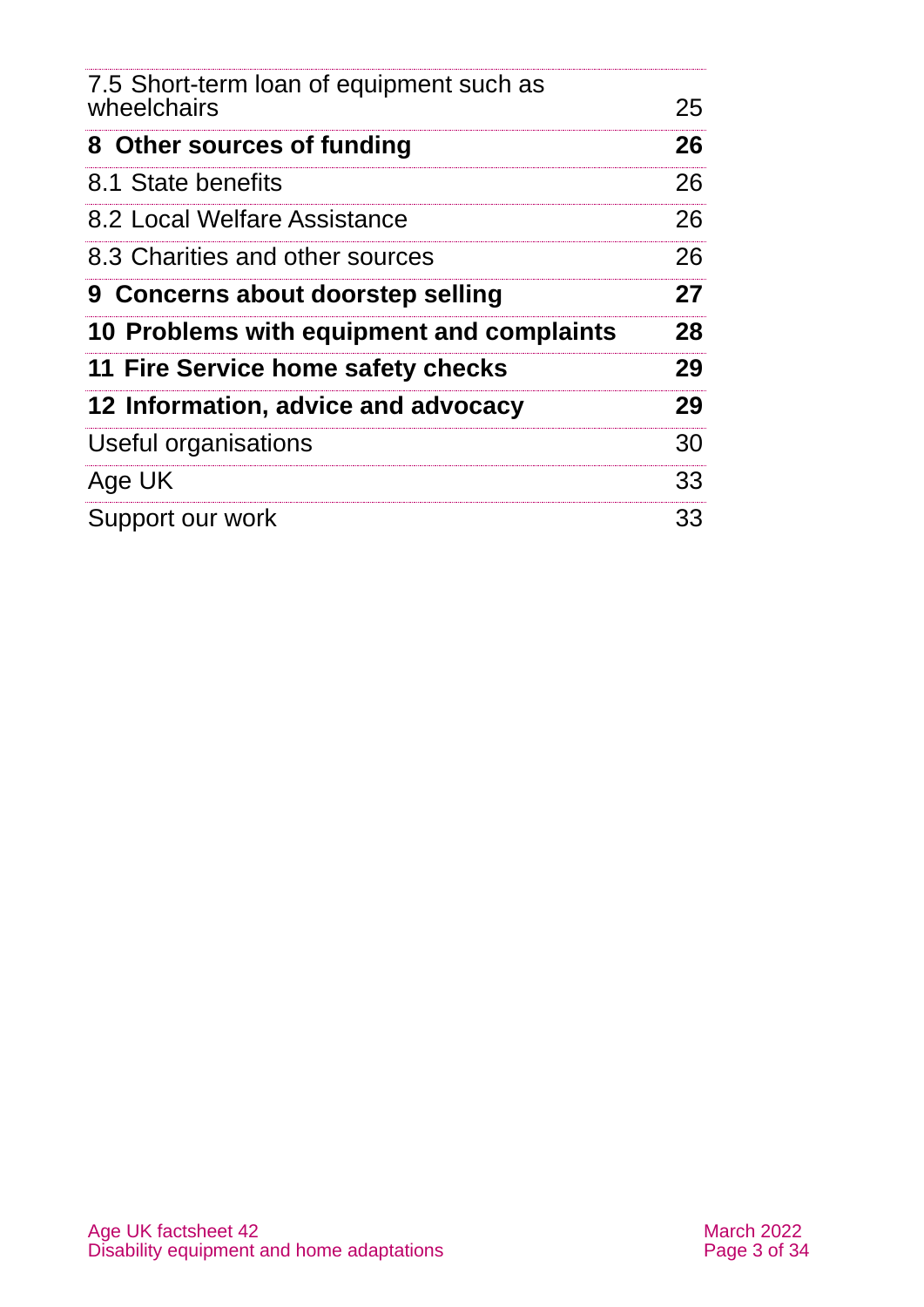## <span id="page-3-0"></span>**1 The law and terms used in this factsheet**

The information about social care in this factsheet is based on the *[Care Act 2014](http://www.legislation.gov.uk/ukpga/2014/23/contents)* (*'the Act'*) introduced in April 2015.

The *[Care and Support \(Charging and Assessment of](http://www.legislation.gov.uk/uksi/2014/2672/contents/made)  [Resources\) Regulations 2014](http://www.legislation.gov.uk/uksi/2014/2672/contents/made)* (*'the charging regulations'*), the *[Care and Support \(Eligibility Criteria\)](http://www.legislation.gov.uk/uksi/2015/313/contents/made)  [Regulations 2015](http://www.legislation.gov.uk/uksi/2015/313/contents/made)* (*'the eligibility regulations'*) and the *[Care and Support Statutory Guidance](https://www.gov.uk/government/publications/care-act-statutory-guidance/care-and-support-statutory-guidance)* (*'the guidance'*) are the main evidence sources. Information about Disabled Facilities Grants is based on the *[Housing](http://www.legislation.gov.uk/ukpga/1996/53/contents)  [Grants, Construction and Regeneration Act 1996](http://www.legislation.gov.uk/ukpga/1996/53/contents)*.

We use *'local authority*' to refer to the adult social services department of the local authority or council. It is used to describe similar departments within: a county council, a district council for an area in which there is no county council, a London borough council, or the Common Council of the City of London.

There are various names for specially designed equipment that assists disabled people to manage daily living tasks more independently and safely. In the charging regulations, they are called '*community equipment*' or *'aids'*, but we use '*disability equipment*'. Disability equipment is usually removable or portable, whereas home adaptations are attached to a property and permanently change its fabric.

## <span id="page-3-1"></span>**2 Disability equipment and adaptations from the local authority**

## **2.1 Assessment**

If you think you need disability equipment or adaptations to help you manage more safely and easily around your home, contact the local authority and ask for a **needs assessment**. They must assess you if it appears you may have needs for care and support.

The assessment is used to work out whether your needs meet the eligibility criteria for care and support (*'eligible needs')*. If you are found to have eligible needs, the local authority has a duty to ensure they are met. Providing disability equipment or adaptations may be a way of meeting your eligible needs.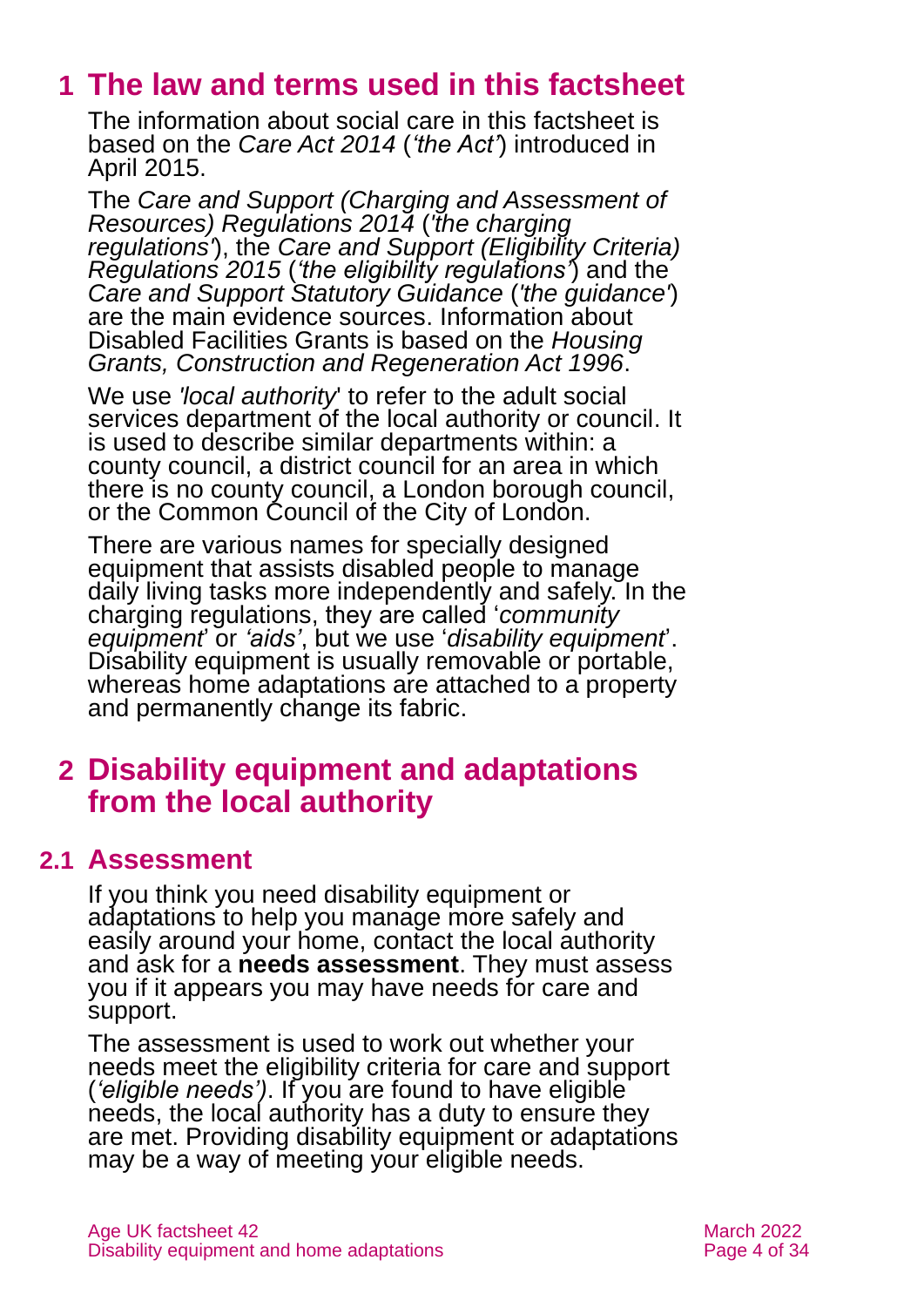**Eligibility** requires having difficulty in achieving at least two *'outcomes'* from a list in the eligibility regulations, resulting in a '*significant impact*' on your wellbeing. The meaning of wellbeing is defined in the Act and includes things like '*control by* [you] *over dayto-day life*' and '*suitability of living accommodation*'.

**Outcomes** include: managing and maintaining nutrition; maintaining personal hygiene; managing toilet needs; being able to make use of your home safely; and maintaining a habitable home environment.

The local authority must ensure the needs assessment is carried out by staff with the skills, knowledge, and competence to understand your particular needs. An occupational therapist (OT) may need to be involved if you have a need for disability equipment or adaptations. The assessment may lead to other services being provided, such as domiciliary care services i.e. care at home.

Your needs should be agreed and set down in your care and support plan, which must include a personal budget figure showing the overall cost of meeting your needs. The support needs of your carer can be assessed if you have one. Disability equipment and adaptations can often assist their caring role and may be provided by health professionals such as physiotherapists and nurses, as well as OTs.

For more information about assessments and rights to services, see factsheet 41, *[How to get care and](https://www.ageuk.org.uk/globalassets/age-uk/documents/factsheets/fs41_how_to_get_care_and_support_fcs.pdf)  [support.](https://www.ageuk.org.uk/globalassets/age-uk/documents/factsheets/fs41_how_to_get_care_and_support_fcs.pdf)*

### **Examples of disability equipment and adaptations**

There is a wide range of disability equipment and adaptations including:

- ⚫ **hygiene maintenance:** grab rail, bath board, electric bath lift, lever tap extension, wheeled shower chair/commode
- ⚫ **toileting:** raised toilet seat, toilet frame, grab rail, and commode
- ⚫ **food preparation:** adapted kitchen utensils
- ⚫ **beds:** bed raisers to increase height, bed rails, machines to help you sit up, slide sheets to help you move position with assistance
- ⚫ **chairs:** riser/recliner chair and chair raisers
- ⚫ **pressure care:** various pressure relieving cushions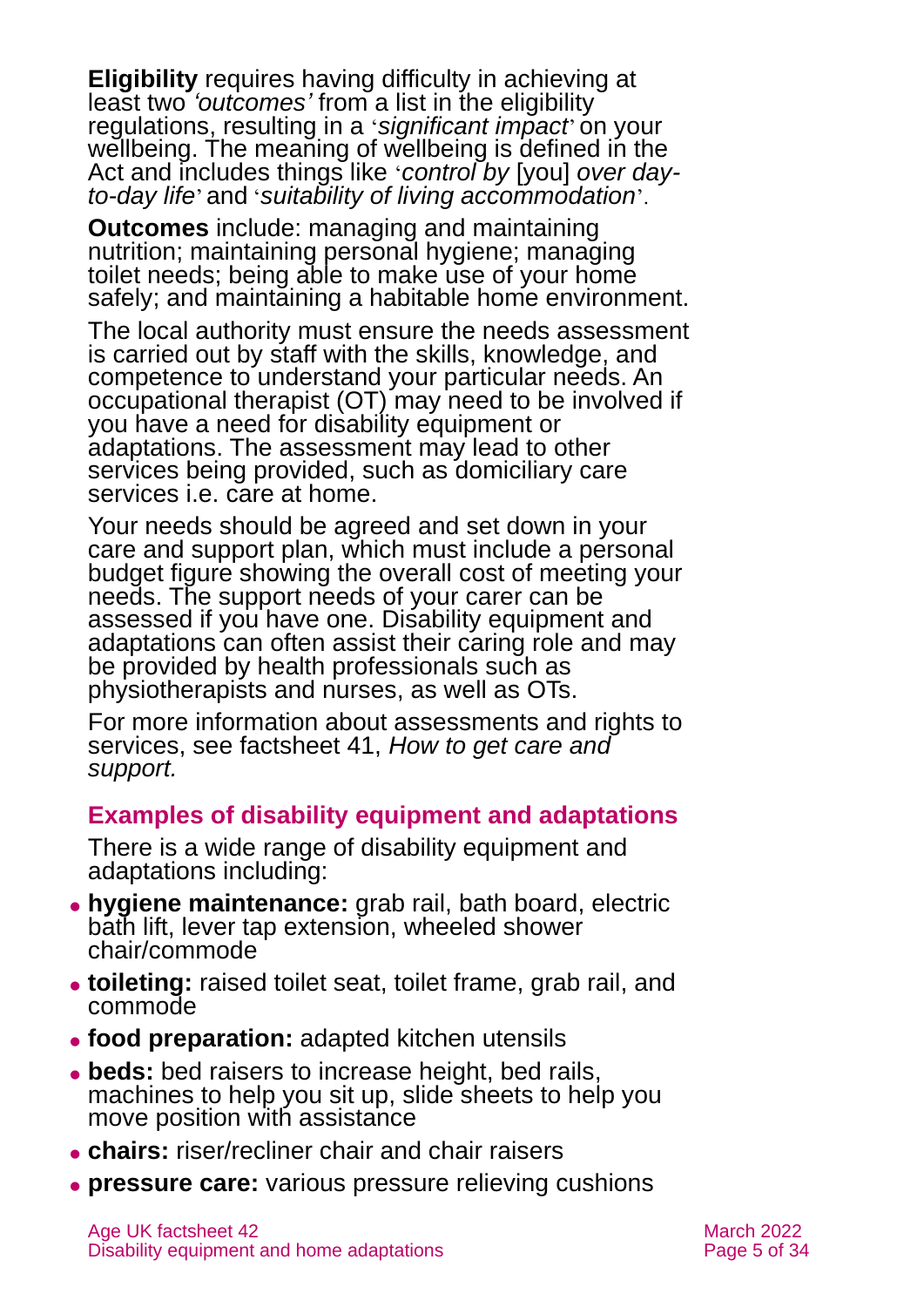- ⚫ **transfers:** mobile electric hoist with various slings and slide sheets
- ⚫ **mobility:** standing/turning frame for use with assistance and various walking frames with or without wheels
- ⚫ **access:** portable, or fixed concrete wheelchair ramp and outdoor rails.

The [Disabled Living Foundation](https://www.dlf.org.uk/) provides [free](http://www.dlf.org.uk/content/full-list-factsheets)  [information on disability equipment](http://www.dlf.org.uk/content/full-list-factsheets) and adaptations.

### **Problems and delays**

There can be long waiting times for an OT assessment. There is no time-limit to provide disability equipment or adaptations but you should not have to wait longer than is reasonable. Excessive delays can be challenged and high-risk needs should be dealt with promptly.

If there is delay in providing equipment or adaptations, the local authority still has a duty to meet eligible needs in the meantime. For example, if there is delay providing adaptations to help you use the bath or shower, that might mean the local authority must temporarily arrange a care service to help you with washing.

## **2.2 Free disability equipment and minor adaptations**

Local authorities have a general power under the Act to charge for services they provide to meet needs. However, they cannot charge for a service consisting of the provision of disability equipment or minor adaptations that assist with nursing at home or aid daily living.

A minor home adaptation is defined as one costing £1,000 or less in the charging regulations. These are often related to mobility and falls prevention, for example: a short concrete ramp or shallow steps, a grab rail or longer external metal handrail, automatic lighting at the front access, or a door-release intercom system.

See [section 3.1](#page-8-1) for information about help with the cost of major home adaptations.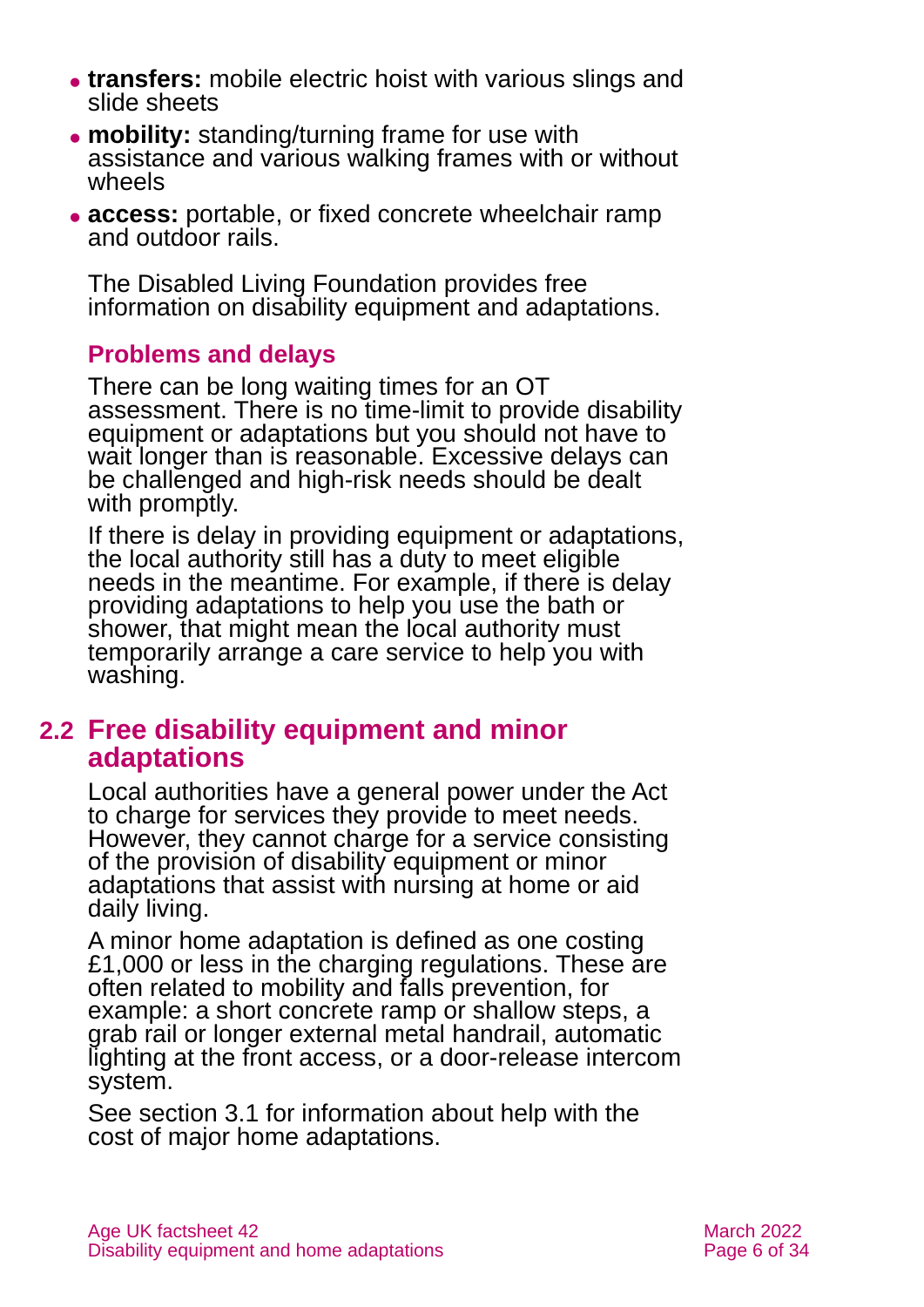## **2.3 Reablement and prevention**

Short-term rehabilitation provided by the local authority should be provided free of charge for up to six weeks. Known as intermediate care or reablement, it can be recommended to meet your assessed eligible needs, or as a preventive service.

Local authorities have a duty to provide services to prevent, reduce, and delay needs. The guidance notes that disability equipment, telecare and home adaptations can support reablement and promote independence that contributes to preventing care and support needs.

## <span id="page-6-0"></span>**2.4 Equipment to meet health-related needs**

In each locality, disability equipment stores are jointly funded and run by the NHS and local authority. Equipment is loaned to you. Some items of equipment, such as commodes or walking aids, can meet both health and social care needs. Your GP, district nurse, or community physiotherapist can ask for these items to meet your needs. Other professionals such as a local falls prevention service may be trained and able to recommend certain equipment from the store.

## **Sensory impairment – hearing and sight**

If you have hearing problems and might benefit from a hearing aid, ask your GP to refer you to your local hospital for a hearing test. The NHS issues hearing aids on free loans.

Low vision aids may be able to help with particular sight problems. You usually find low vision services in hospital eye departments. They can give you magnifiers and other low vision aids on loan. The local authority may provide support services or employ specialist social workers to help if you have sight or hearing loss.

## **NHS charges**

NHS services are generally free. However, some items such as wigs or fabric supports (including spinal or abdominal supports) may be issued on an NHS prescription with charges.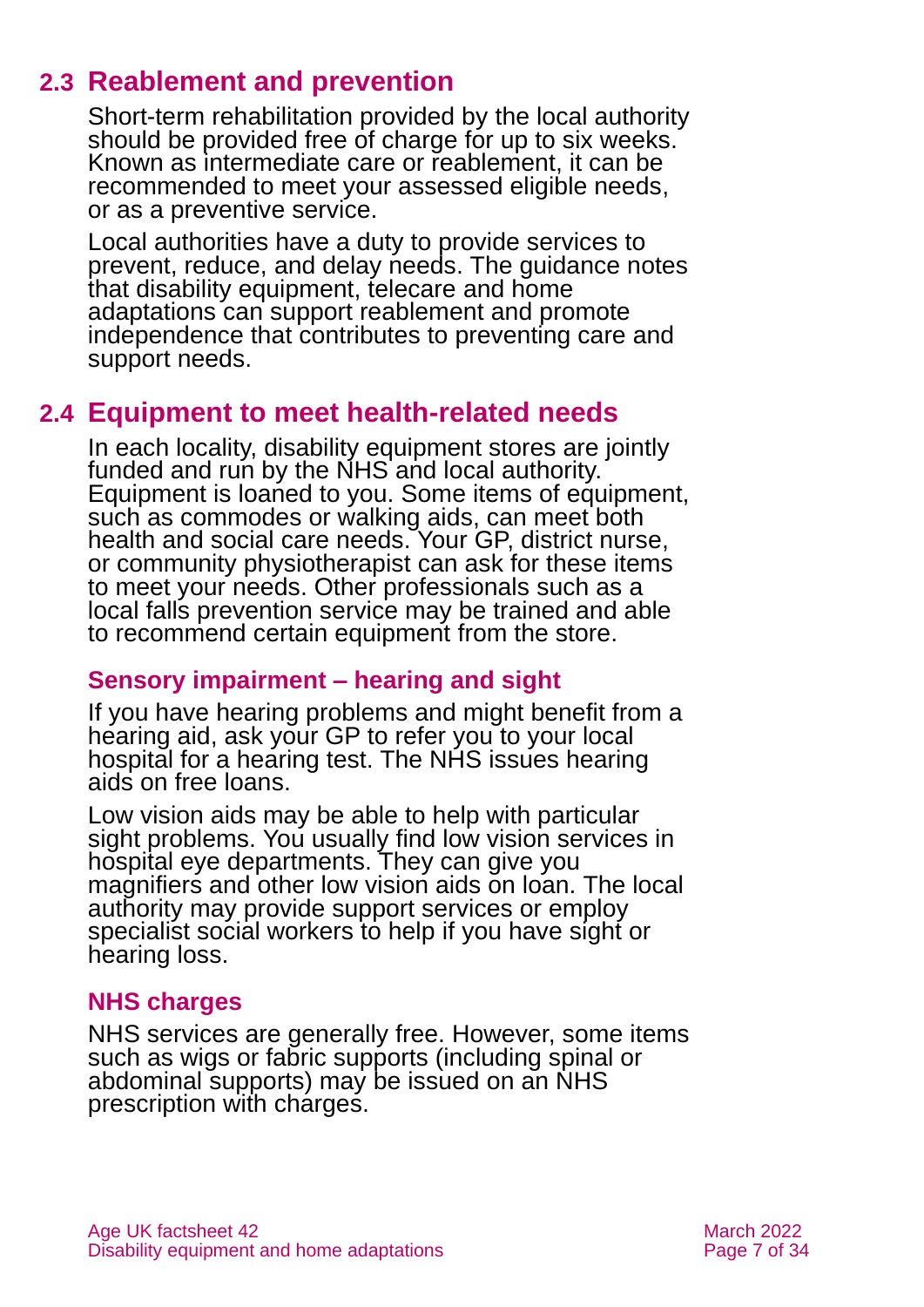If you receive Pension Credit Guarantee Credit, you do not have to pay for such items. If you are on a low income, you may qualify for help with charges under the NHS Low Income Scheme. For more information, see factsheet 61, *[Help with health costs](https://www.ageuk.org.uk/globalassets/age-uk/documents/factsheets/fs61_help_with_health_costs_fcs.pdf)*.

## <span id="page-7-0"></span>**2.5 Disability equipment prescriptions**

The local authority may run a scheme where simple pieces of equipment are provided by a prescription. This runs alongside the traditional equipment loan described in [section 2.4.](#page-6-0)

The key difference is if the needs assessment identifies a need for equipment, you are given a written prescription that lets you to buy the equipment from an accredited local retailer. You own the equipment. You can buy higher cost equipment as long as it meets your identified needs and you must pay the difference.

A local authority providing this choice usually publishes a full list of the types of simple equipment available with prices which informs the amount in your prescription. These include: raised toilet seats, toilet frames, bath boards, easy-reach grabbers, trolleys, perching stools, adapted cutlery, bed levers, backrests, and walking frames. Home delivery and fitting are funded in your prescription if they are part of your identified needs, for example if no one can help you.

### **Complex equipment**

Complex equipment requiring regular servicing and maintenance, such as mobile hoists and electric beds, are always delivered and fitted. They are loaned to you with the local authority retaining responsibility for them. You cannot get a prescription for this type of equipment. A one-off, bespoke, piece of equipment can also be loaned to you.

## **2.6 Disability equipment in care homes**

If you live in a care home, you are entitled to local authority services in the same way as anyone else. If you need disability equipment beyond what your care home has a legal duty to provide, this can be provided by the local authority. Request an assessment from the local authority who can assess and recommend what you need.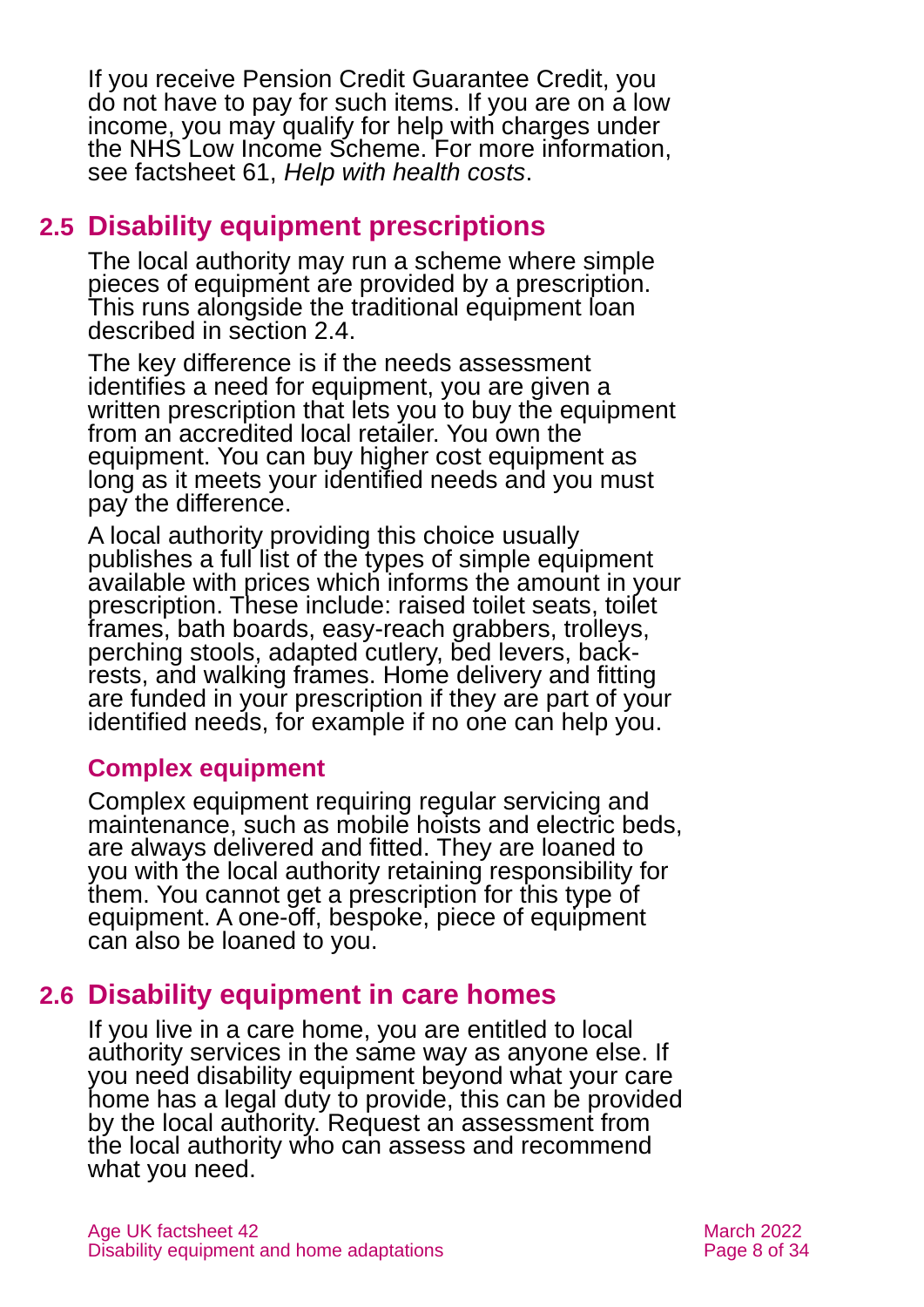It can also be provided by a local health professional such as a nurse or GP. An example is a riser/recliner chair with spinal supports and a belt if you have scoliosis or a neurological condition seriously affecting your seating posture and positioning.

## **2.7 Moving to another area**

If you have been provided with disability equipment and subsequently need to move to another area, the guidance states it should move with you if you want this to happen and it is the most cost-effective solution. Consideration should be given to any contract for maintenance of the equipment and whether it is due to be replaced.

As adaptations are fitted based on your accommodation, it may be more practicable for the receiving authority to organise the installation of any new adaptations. For example, walls need to be checked for the correct fixing of rails.

If you have a piece of equipment on long-term loan from the NHS, the receiving local authority should discuss this with the relevant NHS body. They are jointly responsible for ensuring you have adequate equipment when you move. See section 13 of factsheet 41, *[How to get care and support](https://www.ageuk.org.uk/globalassets/age-uk/documents/factsheets/fs41_how_to_get_care_and_support_fcs.pdf)* for more information about local authority duties when you move.

## <span id="page-8-1"></span><span id="page-8-0"></span>**3 Major home adaptations**

## **3.1 Disabled Facilities Grant**

You may be eligible for a Disabled Facilities Grant (DFG) in certain circumstances to adapt your home. They are means-tested, so your income and savings are taken into account. The local authority must make a decision no later than six months after the date of your application. See [section 3.8](#page-13-0) for information about the timescales and complaining if there is a delay.

The maximum mandatory DFG in England is £30,000, although there is discretion for higher amounts to be paid. A report found the average DFG is around £9,000, with most work costing less than £5,000.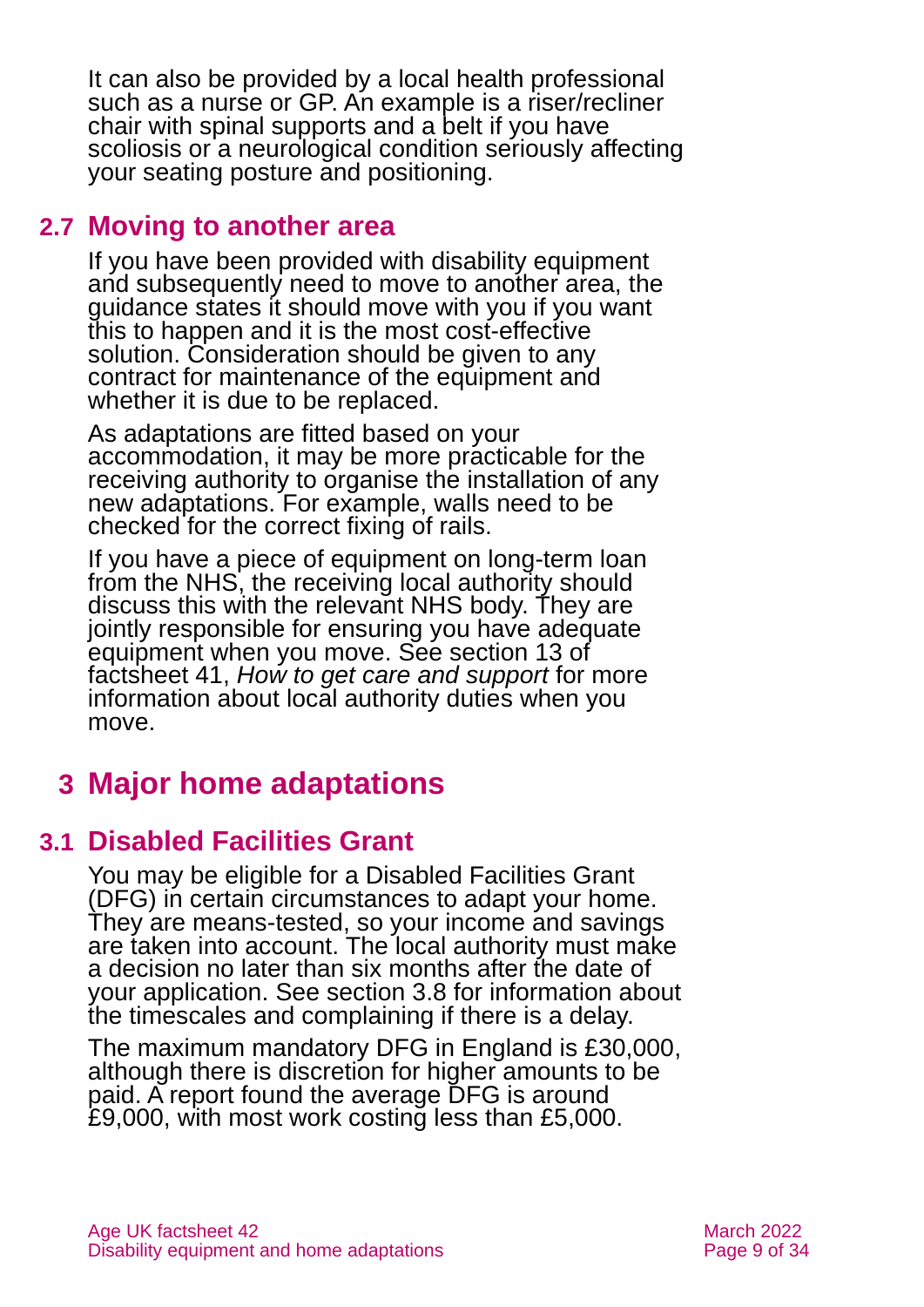## **3.2 The eligibility criteria**

A DFG is a mandatory grant, meaning it must be paid by the local authority if you satisfy the qualifying criteria.

The basic criterion you must meet is the disability description within the *Housing Grants, Construction and Regeneration Act 1996.*

You are treated as disabled if one or more of the following apply to you:

- ⚫ your sight, hearing, or speech is substantially impaired
- ⚫ you have a mental disorder or impairment of any kind
- ⚫ you are physically substantially disabled by illness, injury, impairment present since birth, or otherwise, or
- ⚫ you are registered as being sight impaired by the local authority, or you are, or could be, registered with the local authority in other circumstances, due to a disability or impairment, for example.

## **3.3 What types of works may be covered?**

The following types of adaptations may be funded by a DFG:

- ⚫ **Access**: door widening, removing a door threshold, long wheelchair ramp, external wheelchair lift, or provision of a new room if access is not possible.
- ⚫ **Moving around and between floors**: stairlift or through-floor wheelchair lift, ensuring sufficient turncircle for a wheelchair user.
- ⚫ **Washing**: level access or wet-room wheelchair accessible shower, or one with a seat; wheelchair accessible wash basin and wider bathroom.
- ⚫ **Toileting**: hands-free automatic toilet.
- ⚫ **Eating/food preparation**: wheelchair accessible kitchen facilities.
- ⚫ **Transfers**: ceiling attached electric hoist.
- ⚫ **Controls**: adapting heating or lighting controls to make them easier for you to use e.g. for poor grip strength.
- ⚫ **Heating**: improving the heating system in your home to make it suitable for your needs, for example if it directly affects your medical condition.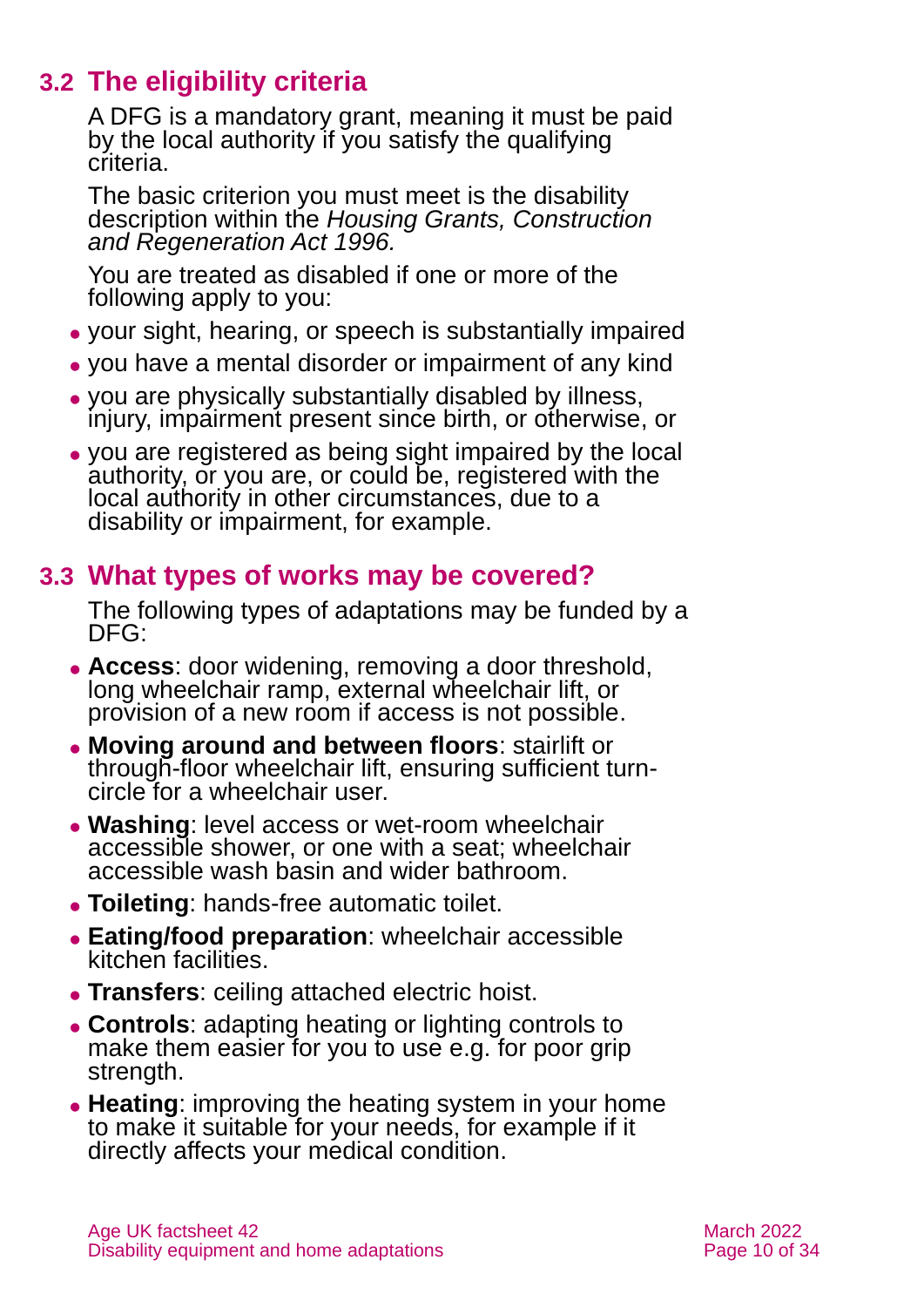⚫ **Garden**: improving access to a garden by making it easier or safer.

### **Note**

A DFG can potentially be provided to adapt common parts within a building containing one or more flats to meet your individual needs.

However, general safety and usage issues for other residents must be considered before this can take place.

## **3.4 Applying for a Disabled Facilities Grant**

You can approach either the housing department or the social services department to apply for a DFG. The formal application must be made to the housing department, but in many cases, you may be advised to approach the social services department first. You can ask a local home improvement agency (HIA) to assist with your application.

The housing department is responsible for deciding if you get a DFG. They consult the social services department to decide if the proposed adaptations are **'***necessary and appropriate***'**. This normally means you are visited by an OT, who assesses you and makes recommendations on what needs to be done.

The housing department must also be satisfied the works are **'***reasonable and practicable***' ,** in relation to things such as the age and condition of your property. The assessment is usually carried out by an environmental health officer, a building surveyor, or someone from a HIA jointly with the OT who carried out your needs assessment.

## **Who can apply?**

You can apply for a DFG whether you are a homeowner or a tenant of the property. Certain licensees or occupiers of houseboats or park homes can also apply. You do not have to be the disabled person for whom the works are required. For example, a landlord can apply to have their property adapted for a disabled tenant.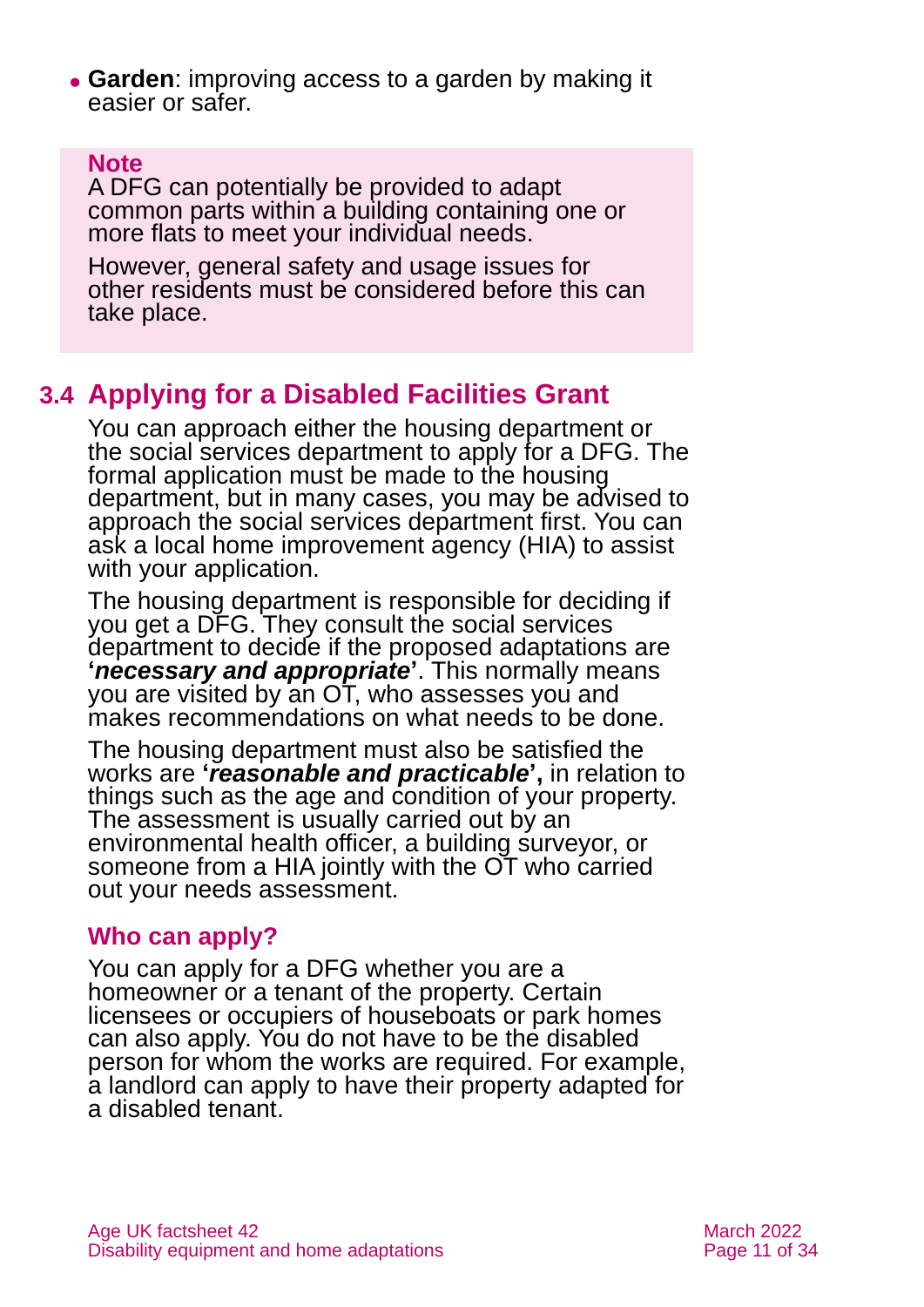The applicant must sign a certificate stating the disabled occupant will live in the property for at least five years after the works are completed or for a shorter period if there are health or other special reasons. This may be difficult for private tenants with assured-short-hold tenancies, which give security of tenure for only the first six months of a tenancy. For more information about DFG's and private and social tenancies, see section 2.1.1 of factsheet 67, *[Home](https://www.ageuk.org.uk/globalassets/age-uk/documents/factsheets/fs67_home_improvements_and_repairs_fcs.pdf)  [improvements and repairs](https://www.ageuk.org.uk/globalassets/age-uk/documents/factsheets/fs67_home_improvements_and_repairs_fcs.pdf)*.

Tenants of the local authority or registered social housing providers are eligible to apply for a DFG and are assessed based on their needs in the same way as private tenants and owner-occupiers. The local authority or housing association decide whether to carry out the work using its own resources for capital works or to refer for a DFG.

If you have a degenerative condition, you may need more home adaptations over a period of time. You can make successive applications for DFG's, as your needs change.

#### **Note**

You will not normally get a DFG if you start work on your property before the local authority approves your application.

### **3.5 The means test**

The DFG is means tested in all cases, unless the application is made by a landlord on behalf of a disabled tenant.

In the financial assessment, your income and savings are taken into account as well as your partner's if you have one. If you are a single disabled person living with an adult child, it is only your income and not theirs that is included.

**Your capital** is taken into account, together with your partner's if you have one. Certain capital is disregarded, for example your own property. The first £6,000 of your capital is ignored. If you are under 60, you are assumed to have income of £1 a week for every £250 you have over £6,000. If you are over 60, you are assumed to have £1 a week for every £500 over £6,000.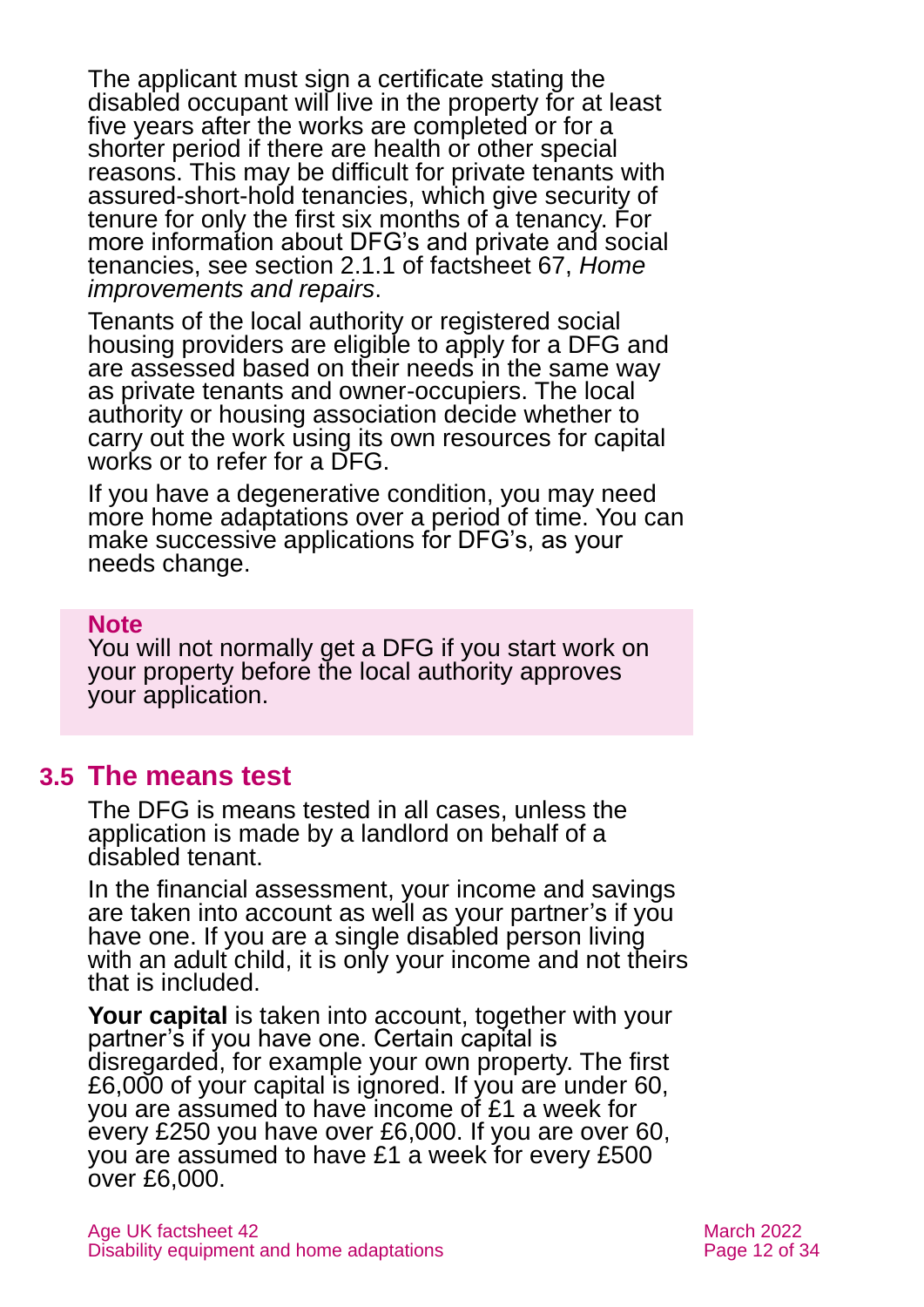**Your income** is worked out as an average over the past 12 months, or a shorter period if this improves accuracy. There are certain earnings and income disregards.

An **applicable amount** is calculated based on your weekly living needs and those of your family, with a housing allowance of £61.30 a week. If your income is less than, or equal to, the applicable amount, you are not normally expected to contribute to the costs of the works.

A *'loan generation factor'* calculation is applied to any income exceeding the applicable amount to work out your contribution. The amount of grant you receive is the cost of the works less your contribution. If your contribution exceeds the cost of the work, you are not entitled to a grant.

**If you receive the following benefits**, you do not normally have to make a contribution:

- ⚫ Pension Credit Guarantee Credit
- ⚫ Income Support
- Income-related Employment and Support Allowance
- ⚫ Income-based Jobseeker's Allowance
- Housing Benefit
- ⚫ Working Tax Credit or Child Tax Credit with gross taxable income of less than £15,050
- ⚫ Universal Credit.

A step-by-step guide on working out your contribution is in the *Disability Rights Handbook*, published by Disability Rights UK, or contact the local authority, a local Age UK, or HIA to get further information.

## **3.6 Discretionary assistance**

Local authorities have powers to give discretionary assistance for adaptations or to help you move to alternative accommodation. There is no restriction on the amount of assistance that may be given. It may be paid in addition, or as an alternative, to the DFG.

Discretionary assistance may be given to:

⚫ provide small adaptations not covered by the DFG or to provide urgent adaptations more quickly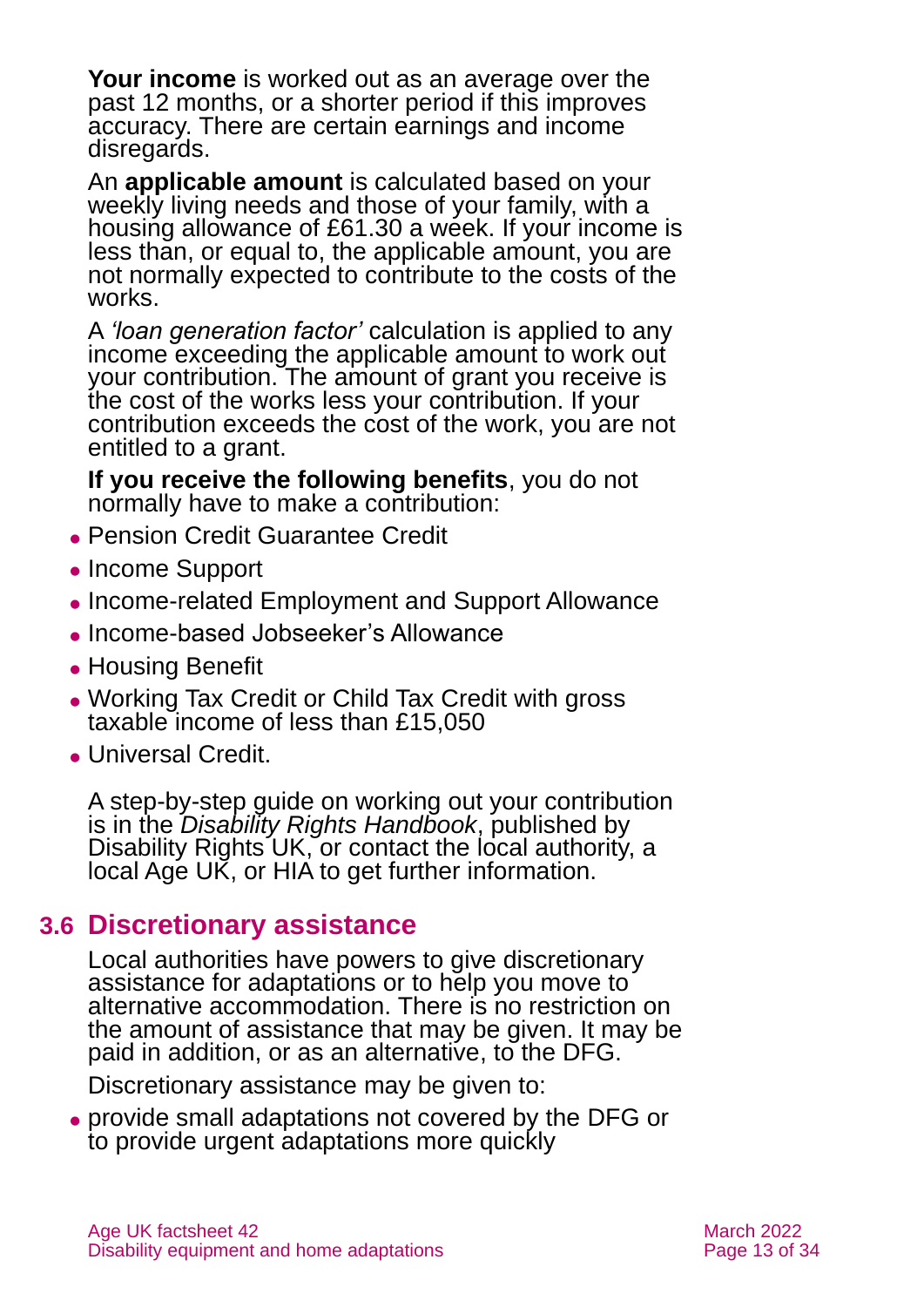- ⚫ top-up the DFG because the work is particularly expensive, you cannot afford the contribution, or some work required is not eligible for a DFG
- assist you to move to a more suitable property, if this is more cost effective than adapting your current home, even though the new property may also need some adaptations.

## **3.7 Property charge**

A local authority has discretion to impose a maximum charge of £10,000 on an owner-occupied property adapted using a DFG. It must be paid back if it is sold within 10 years of the work taking place. The charge is placed on the Land Registry.

It only applies to DFG costs exceeding £5,000. If the DFG cost is £6,000 for example, the local authority can put a £1,000 charge on. If the cost is £10,000, they can put a £5,000 charge on. A charge should only be imposed or repaid after taking into account all your individual circumstances on a case-by-case basis.

## <span id="page-13-0"></span>**3.8 Problems and complaints**

There can be lengthy delays in the DFG process, often because of a long waiting list for assessment by an occupational therapist. As you have rights to assistance, you should not have to wait an unreasonable amount of time. The law says the local authority must make a decision about your application *'as soon as reasonably practicable'* and no later than six months after the date the application was made.

The decision must be in writing and specify the eligible DFG works and the amount to be paid. If the local authority decides you are eligible, the grant can be paid on completion of the works or in instalments as they progress. If you are eligible, they cannot refuse to pay on the grounds it has not got enough money. If your application is refused, you must be told why.

The local authority can delay payment of the grant, but this must not be more than 12 months after the date your application was made.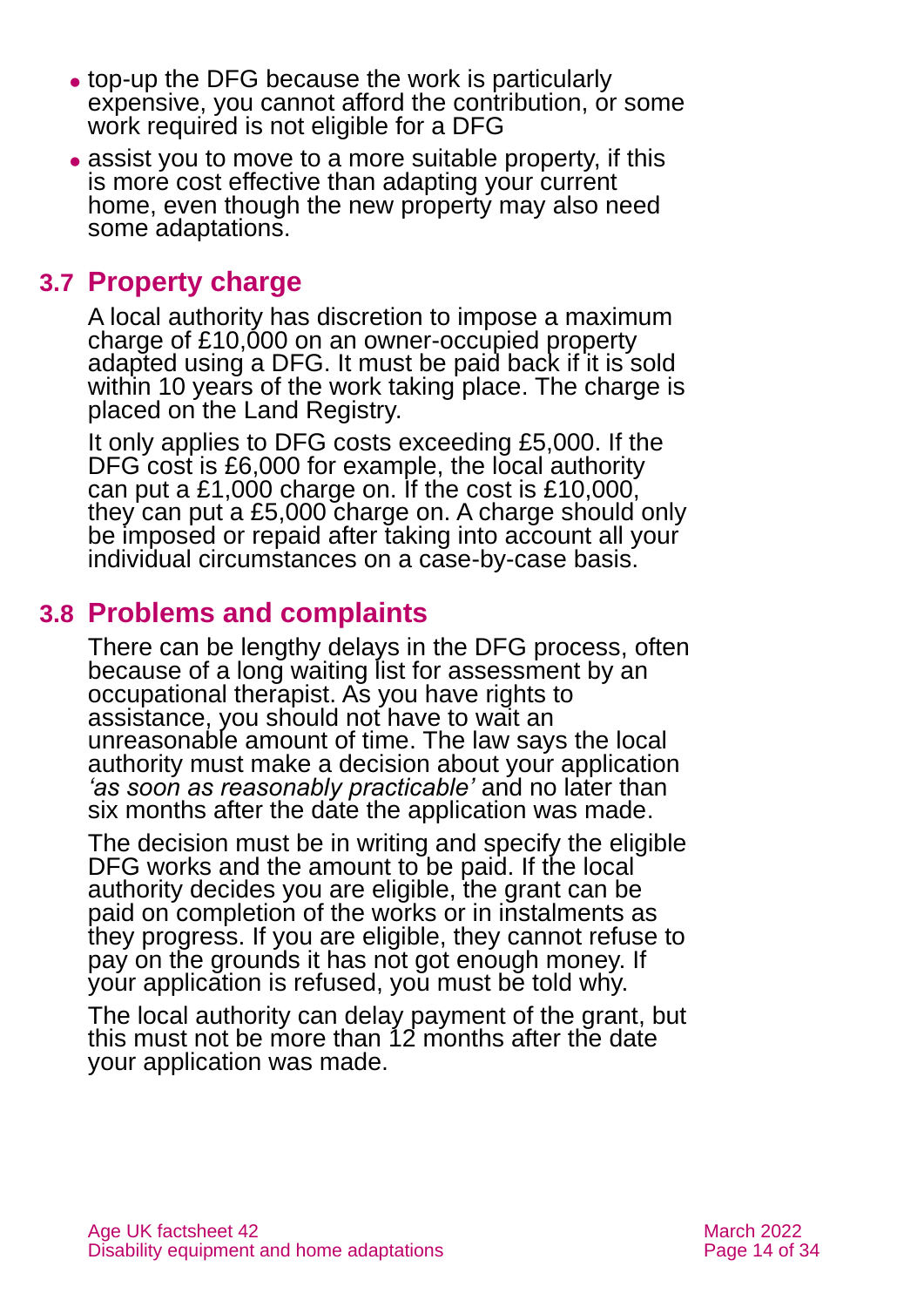The works should usually be completed within 12 months of the date your application was approved or, if the local authority delayed payment of the grant, within 12 months of the payments being started. However, the local authority may have grounds to delay completion of the works if, for example, more work is required than was reasonably foreseeable at the time of your application.

The above timescales are the maximum time you should have to wait from the date of the application to the works being completed. The local authority should take into account your individual needs and circumstances and decide if it is appropriate for you to wait for the maximum periods.

If you do not get a decision about your application within six months, make a formal complaint, using the formal complaints procedure of the local authority. If you still do not get a decision, complain to the Local Government and Social Care Ombudsman or consider a judicial review. You need legal advice if you want to pursue a judicial review.

For more information see factsheet 43, *[Getting legal](https://www.ageuk.org.uk/globalassets/age-uk/documents/factsheets/fs43-getting-legal-and-financial-advice.pdf)  [and financial advice](https://www.ageuk.org.uk/globalassets/age-uk/documents/factsheets/fs43-getting-legal-and-financial-advice.pdf)*.

## **3.9 Home improvement agencies (HIA)**

Home improvement agencies (HIAs), sometimes called *Care & Repair* or *Staying Put*, are not-for-profit organisations run by local authorities, housing associations, and charities. They support older and disabled people to enable them to remain in their own homes and live independently for longer.

HIAs provide different services, including advice on improving the condition and energy efficiency of your home, housing options, benefits and financial advice, and help with applying for grants and loans.

HIAs can identify reputable local contractors and oversee works for you. Many run their own handyperson services, carrying out small home improvement works such as gardening, minor repairs and adaptations, safety and security checks, and energy efficiency measures.

Even if you can afford to pay for the work yourself, you can take a lot of the worry out of organising it by using an agency service. To find out if there is one in your area, contact: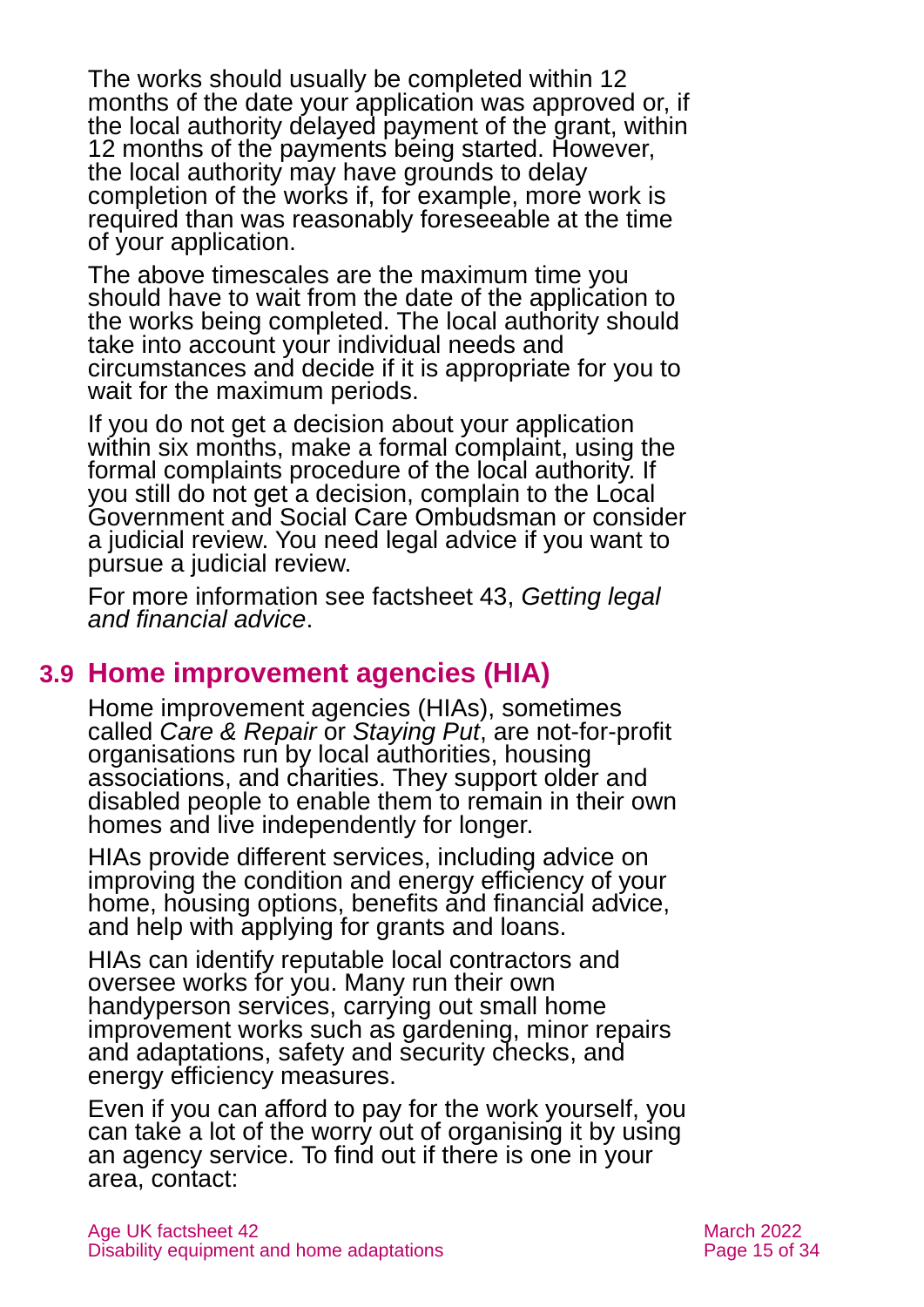- ⚫ [your local Age UK](https://www.ageuk.org.uk/services/in-your-area/)
- ⚫ the local authority housing department, or
- ⚫ [Foundations](https://www.foundations.uk.com/) the national co-ordinating body for HIAs.

You can find your nearest HIA at [www.findmyhia.org.uk](http://www.findmyhia.org.uk/)

## <span id="page-15-0"></span>**4 Community alarms and assistive technology**

## **Community alarms**

Community alarm systems allow you to be linked up 24 hours a day to a central service offering help in an emergency. The link is usually by telephone, pull cord, pendant worn round your neck, or a combination of these.

If you need to summon help urgently and are unable to make a normal telephone call, you can use the pendant, pull the cord, or use a special button on the telephone to contact a control centre. This centre has people who talk to you, find out what you need and summon help as appropriate.

In an emergency, the alarm operator gets in touch with people you have agreed should be contacted in such circumstances, such as neighbours or relatives living nearby. They have a set of keys to your home. The alarm operator also contacts the appropriate emergency service.

The local authority may provide an alarm service. Each one has different rules about who they supply, how they run the service and how much they charge. Contact the local authority or local [Age UK](#page-32-1) for details about local schemes. The [Disabled Living Foundation](https://livingmadeeasy.org.uk/) website features information about various alarm systems, including community alarms.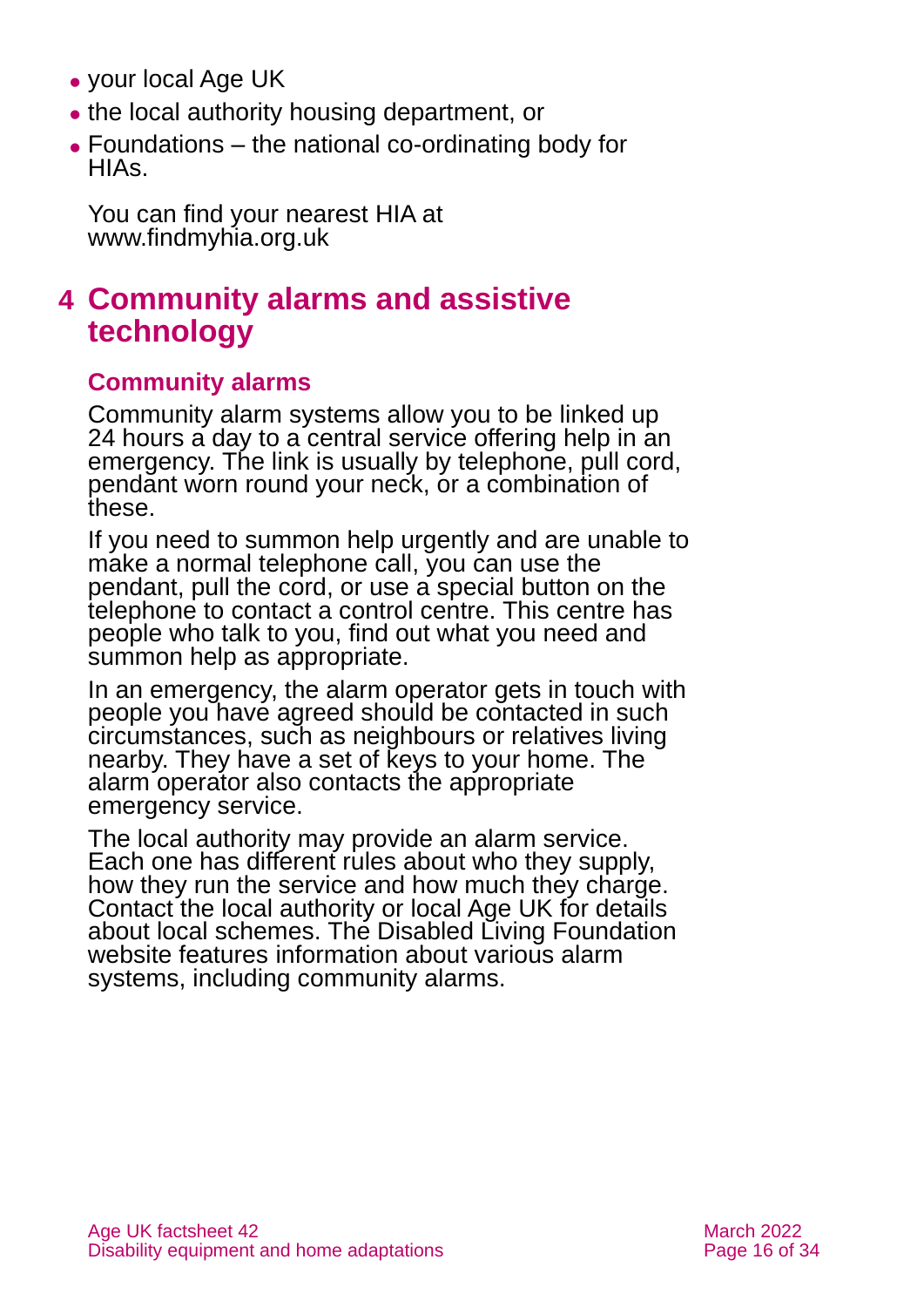## **Telecare**

Telecare allows remote monitoring and communication if you are isolated in your own home to help you manage risk and to promote independent living and wellbeing. This can be for short or longer periods of time during a day. GPS-type equipment has been developed to monitor you outside of your own home in the local area.

Telecare covers a wide range of equipment (detectors, monitors, alarms, pendants etc) and services (monitoring, call centres and response teams, who may work alongside emergency services). Items include: a fall detector, epilepsy sensor, chair and occupancy sensor, flood detector, gas leak valve shutoff sensor, and a property exit sensor.

There are three types of telecare systems, parts of which may be used together:

1) **Systems that help predict problems**: These systems depend on software that takes signals from sensors and analyses the frequency and severity of monitored events, such as minor falls and alerts carers to visit you to find out what has changed.

2) **Systems that reduce the chance of problems occurring**: For example, a bed sensor can help prevent falls by activating a light when you get out of bed. This helps because you do not need to reach for the light switch or move around in the dark.

3) **Systems that reduce risks**: Devices such as pendant alarms, heat sensors, smoke detectors, or bed sensors send alerts to a call centre after a predetermined event so help can arrive quickly. The bed sensor, for example, raises an alarm if you do not return to bed within a predetermined time. An alternative approach is the Alertacall Safety Confirmation system where an alert is raised if you fail to press a button by a certain time each day to confirm you are OK.

## **Telehealth**

Telehealth is the remote monitoring of your vital signs in chronic condition management e.g. blood pressure, glucose level, and heart and lung function. For example, the correct daily dose of tablets can be preset and monitored. It can assist with diagnosis, review assessment, and prevention.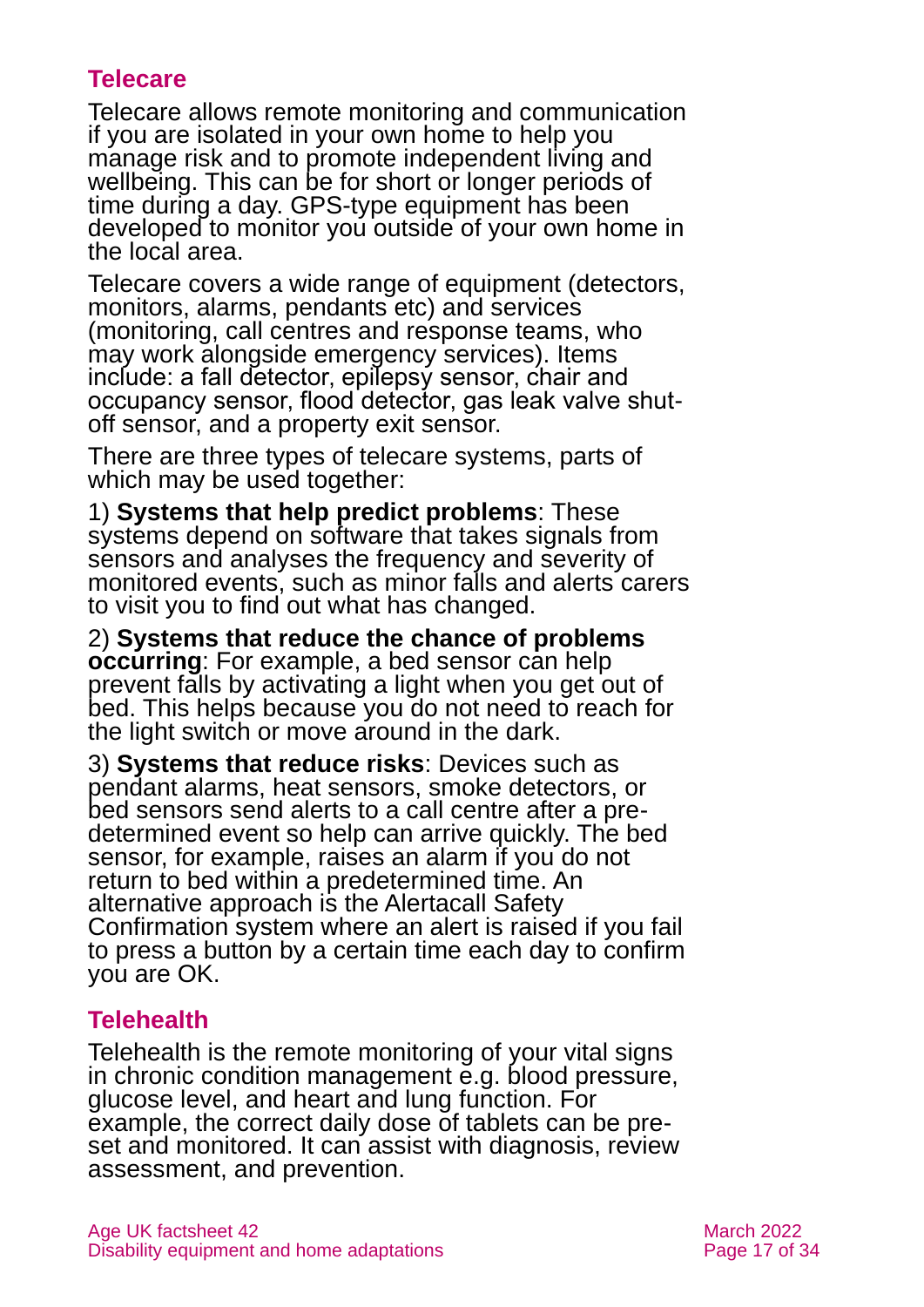This must be in conjunction with suitably qualified clinicians as part of an agreed healthcare pathway. The aims of Telehealth include improving your quality of life such as wellbeing, increased safety, and independence. It aims to reduce unplanned hospital admissions and emergency ambulance call outs, reduce pressure on GPs and nurses, help manage long-term conditions, improve carer's quality of life, and reduce public costs.

It is important to remember that technology cannot be a substitute for human interaction and support. It should never be inappropriately used as a replacement for this.

### **Environmental Control Systems**

Environmental Control Systems help maintain and improve your independence and security if you have a severe physical disability and poor manual dexterity. The ability to control everyday equipment such as the phone, TV and lighting is provided via a central control unit and a single switch. It can be used to control access into the home and summon emergency help.

A wide variety of switches are used to operate the systems including those controlled by hand, head, or chin. The switch initiates a scanning process of displayed functions until the desired function is reached when it is again operated. Switches and the control unit can be mounted in a convenient position, usually on a wheelchair or bed.

To obtain this equipment, you are assessed at home by a specialist Occupational Therapist (OT) at a local Environmental Control System service, sometimes called an Assistive Technology service. The local OT department can advise you how to get this service.

Referrals to the specialist OT are normally received from Social Services or Health OTs working in the community. Referrals may be received from other professionals, family, or carers following discussion with the Environmental Control System service.

The equipment is carefully tailored for you, taking into account your goals. Following installation of a system, an engineer provides training in its use. Maintenance and regular servicing are provided by the assistive technology provider. Reviews, on-going support, and advice by the OT is provided to you, your carers, and healthcare professionals.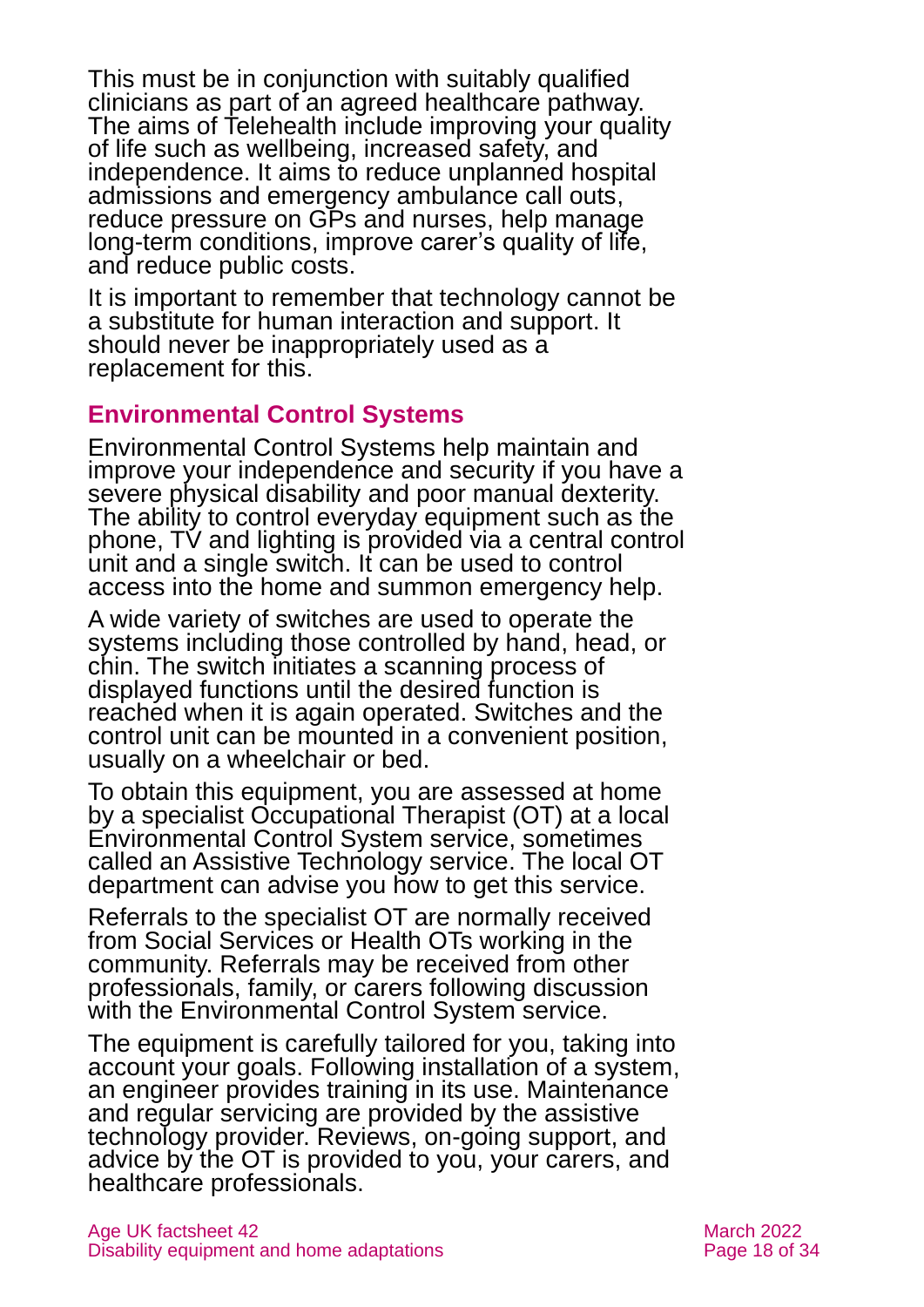Environmental Control Systems are provided by the NHS on a long-term loan basis. There is no charge for standard equipment. Arrangements are put in place for maintenance and emergency response.

If you buy new appliances such as a television or music system, you should contact the Environmental Control System provider, who can arrange a visit to programme them into the system.

The Environmental Control System service does not fund the following:

- additional phone lines
- ⚫ additional power sockets
- ⚫ window, curtain and door operators
- door locks
- electrical or carpentry work.

Contact the local OT service to ask about the funding these items.

## <span id="page-18-0"></span>**5 Equipment for employment**

The *Access to Work* scheme can fund equipment you need for work. You can apply for a grant if you have a disability or physical or mental health condition that makes it difficult for you to work or get to work. The money you get can pay for things like:

- specialist equipment
- ⚫ travel if you cannot use public transport
- a support worker or job coach to help you at work
- a communicator at a job interview.

Contact your local Jobcentre Plus for advice and assistance. There is further information at [www.gov.uk/access-to-work](http://www.gov.uk/access-to-work)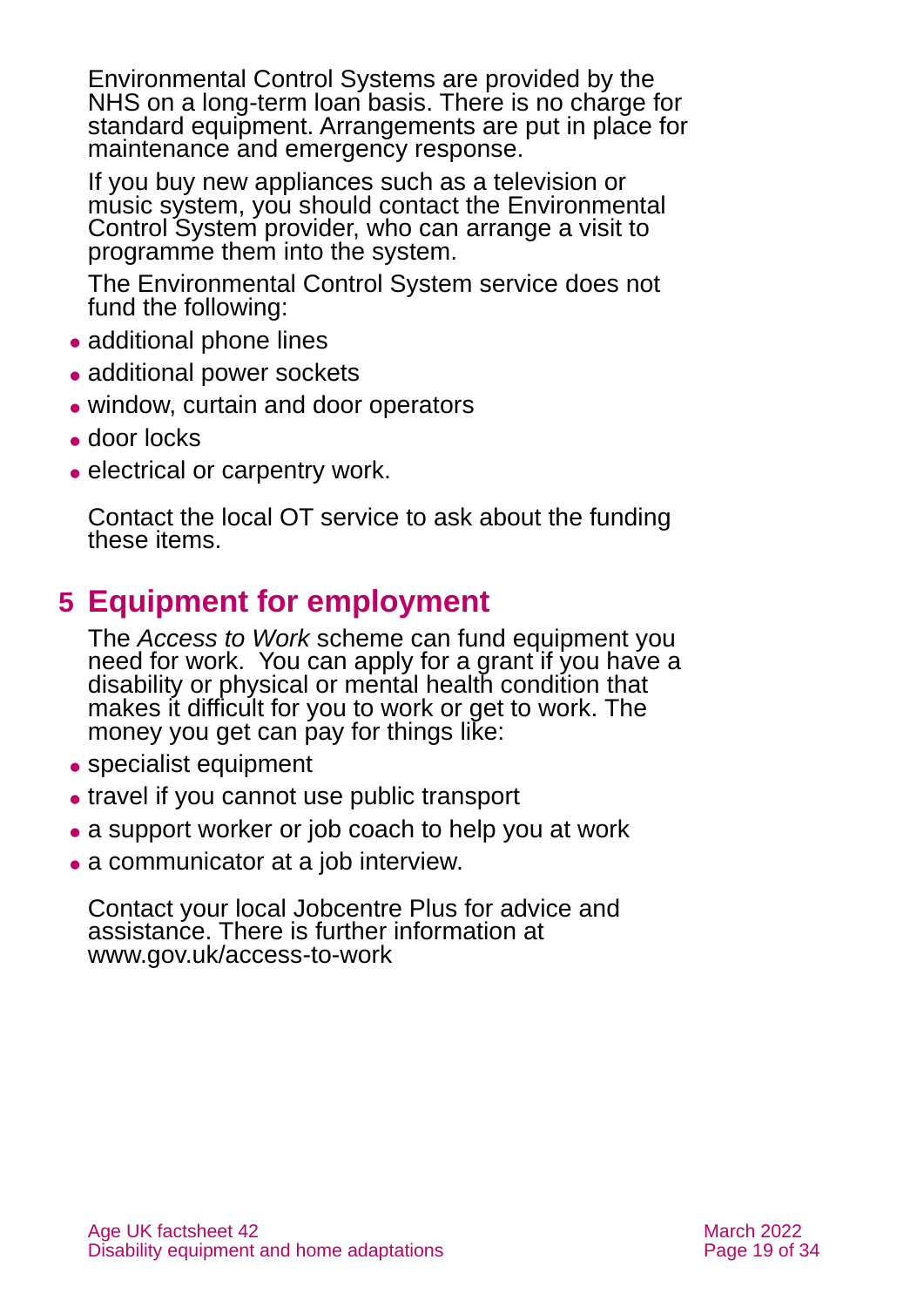## <span id="page-19-0"></span>**6 Wheelchairs**

If you have long-term mobility problems, using a wheelchair can help you maintain your independence and get out into the local community. A GP, hospital consultant, or social services staff can refer you to the local NHS wheelchair centre for an assessment of your medical and lifestyle needs. If you are eligible, they help you to choose a suitable chair. Each centre has its own eligibility criteria.

The NHS provides wheelchairs on a free, long-term loan. They are either self-propelled with large rear wheels, attendant propelled, or electrically powered with various control designs. The NHS can provide an electrically powered wheelchair suitable for indoor/outdoor use, if you are assessed as needing one. This means if you need an electric wheelchair indoors, the model provided may also allow some outdoor use.

Any wheelchair provided to you is lent for as long as required. The NHS pay for and arrange servicing and repairs.

#### **The wheelchair voucher scheme**

You may be offered wheelchair vouchers if assessed as needing a manual wheelchair, if the wheelchair department runs a voucher scheme. The voucher is worth the value of a standard chair and can be put towards buying a more expensive wheelchair. You may not be able to use the voucher scheme to get a powered wheelchair.

**Standard option**: You are provided with a wheelchair that is supplied, repaired and maintained free of charge.

**Partnership option**: You choose an alternative to the type of wheelchair you are assessed as needing. The voucher reflects the value of the wheelchair originally recommended and you pay the difference in cost. This lets you buy a higher standard wheelchair. The wheelchair is repaired and maintained free of charge. You must use an approved supplier who must meet certain standards including quality of service.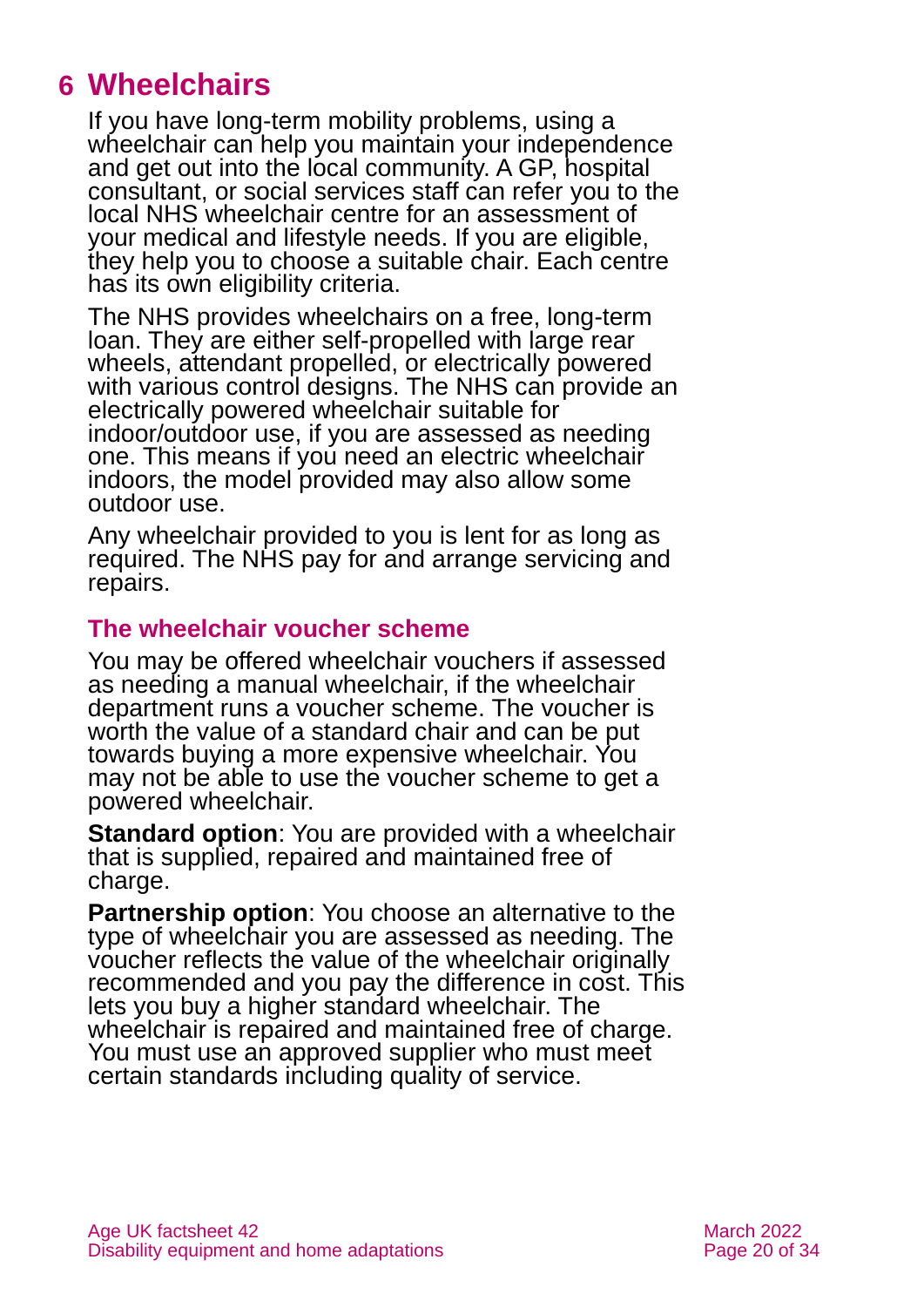**Independent option**: This is similar to the partnership option, but you own the wheelchair and are responsible for its repair and maintenance. Your voucher includes an amount towards repair and maintenance costs.

**Other things to know**: The voucher period is generally five years and you are not normally entitled to a new voucher until it has expired. However, if your needs change so the wheelchair you bought becomes unsuitable, you are eligible for a reassessment of your needs.

You cannot exchange the voucher for cash and if you buy a wheelchair privately from a commercial company or individual, you cannot claim the money back from the NHS Wheelchair Service.

The voucher is non-taxable and does not affect any disability benefits.

#### **Personal wheelchair budgets**

The NHS may offer you the choice of a personal wheelchair budget. You are allocated a budget, made up of the cost of meeting your needs via local wheelchair services. You can use the budget to buy a wheelchair from the NHS, or from an independent provider, with the option of topping up the amount for a more expensive chair. Staff may give you the option of having the budget paid to you as a direct payment, allowing you to make your own arrangements to buy a wheelchair.

#### **Motability scheme**

If you receive high rate mobility component of Disability Living Allowance, enhanced rate mobility component of Personal Independence Payment, or War Pensioner's Mobility Supplement and you need an **electric wheelchair, scooter or a car,** you can use the Motability scheme to pay for it. Contact [Motability](#page-30-0) for more information.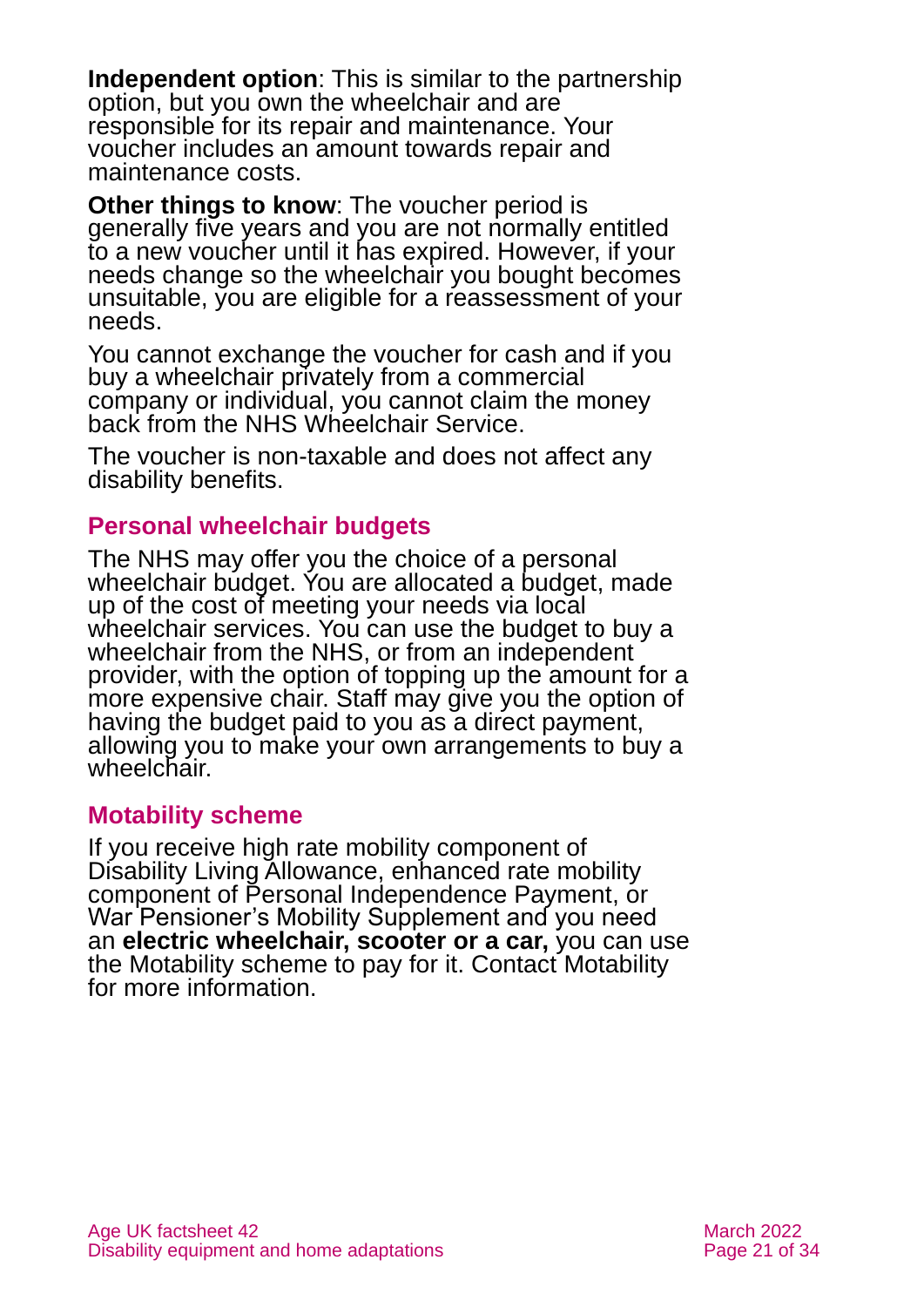### **Outdoor electric scooters and buggies**

The NHS and social services do not directly provide outdoor electric mobility scooters or buggies. It is important to trial this type of equipment before use. A reputable company should belong to a trade association guaranteeing a good level of customer service, assessment, and commitment to safe practices. You must be aware of government regulations for scooter use on the pavement or road. Storage, charging, and maintenance are also important to consider. The [Disabled Living Foundation](http://www.livingmadeeasy.org.uk/) can provide further information.

## **Charitable funding**

It may be possible to get charitable help to buy a wheelchair. Discuss this with staff at the local wheelchair department who should have information on funding bodies and may help to make an application. You might find a charity through the Turn2Us website at [www.turn2us.org.uk](https://www.turn2us.org.uk/)

If you need a wheelchair temporarily, you may be able to hire or borrow one from the [British Red Cross](http://www.redcross.org.uk/) or another voluntary organisation.

## <span id="page-21-0"></span>**7 Buying and borrowing equipment**

## **7.1 Private companies and shops**

Private companies selling disability equipment have websites, mail order catalogues, shops or showrooms. Some large high street chemists stock small items of daily living equipment or have mail order catalogues.

Various types of specialist equipment are available to purchase to help with: mobility; eating and drinking; cooking and preparing food; dressing and grooming; bathing, showering and going to the toilet; and hobbies and interests.

The Disabled Living Foundation *[AskSARA](https://asksara.livingmadeeasy.org.uk/selector)* website has a free online, guided self-assessment tool, with links to product suggestions and useful help and advice. See

<https://asksara.livingmadeeasy.org.uk/selector>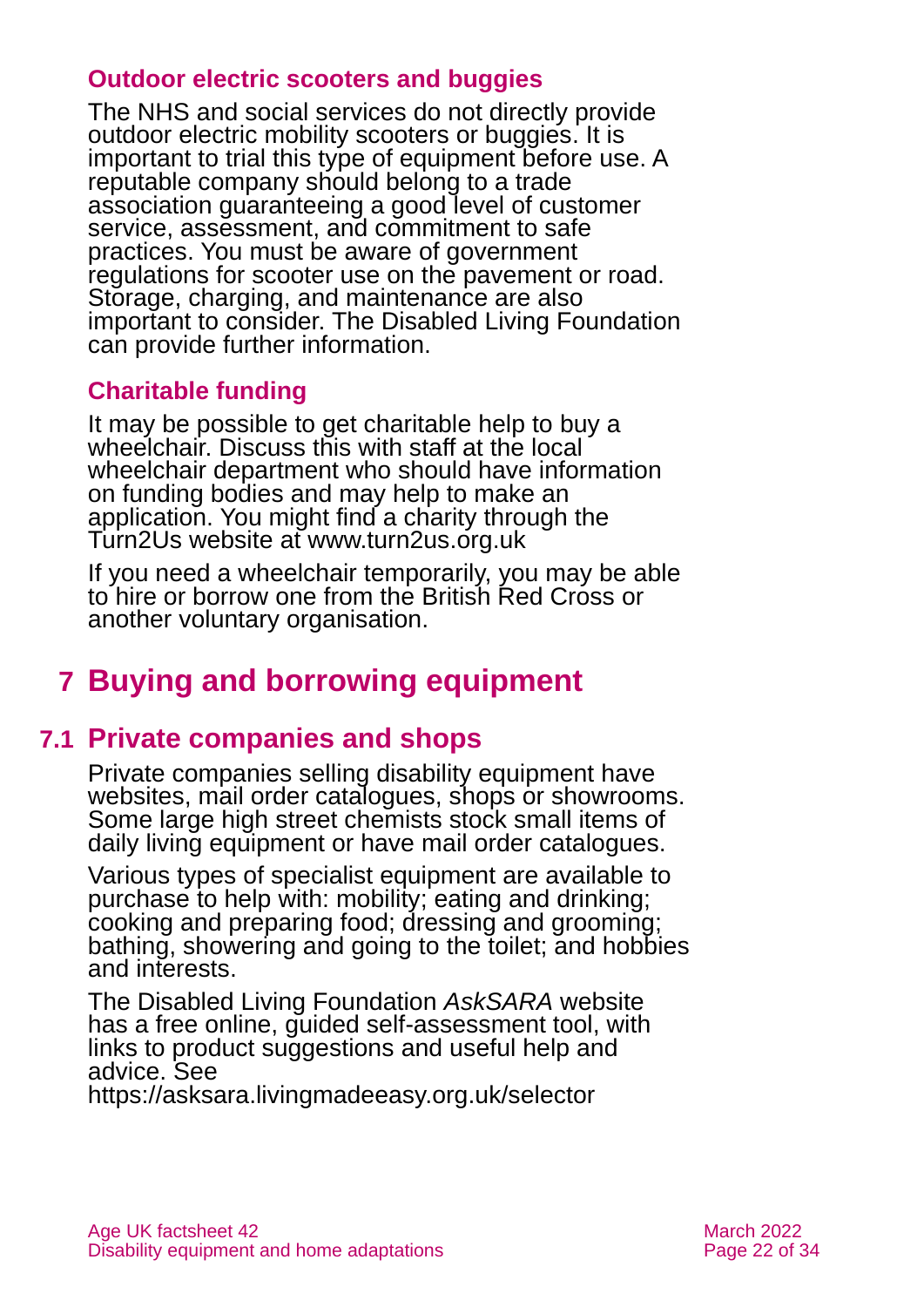Some local authorities use this tool to help you assess your own needs for basic pieces of equipment. They must always ensure this is an appropriate way to assess you and, if used, that outcomes are accurate.

If you have any concerns, ask to be assessed face-toface and given information and advice. Some equipment needs training for safe use, such as hoists, so seek advice if you are unsure how to proceed.

See [section 2.5](#page-7-0) for information about local authority prescriptions for the purchase of disability equipment, which may offer an alternative solution.

## **7.2 Things to consider when choosing equipment**

OTs or physiotherapists from a hospital, local authority social services department, or employed by an Independent Living Centre can advise you on equipment suitable for your needs and what is available.

Think about the following points if buying equipment for yourself:

- Make sure products comply with the British Standards. Equipment that has been tested and approved by the British Standards Institution (BSI) is marked with the BSI Kitemark.
- Check how comfortable the equipment is and that it is easy for you to use. Where possible, try it out beforehand. If buying expensive equipment to help with bathing or toileting, you can ask for a trial in your own home to try it out properly. Make sure it can be used in the environment in which you want to use it.
- Make sure equipment is in good condition and is suitable for the task you require it for. Check it is easy to use, with or without help, and that appropriate and clear instructions for use or training in use are provided.
- ⚫ If you need to transport the equipment, for example a wheelchair or other walking aid, consider how easy this will be. Does it fold up or come apart? Is it easy to do this? Will it fit in your car? Consider whether there is enough space to store it in your home.
- ⚫ Think about repair and maintenance of the equipment. Is it possible to find spare parts and someone to repair the equipment if necessary?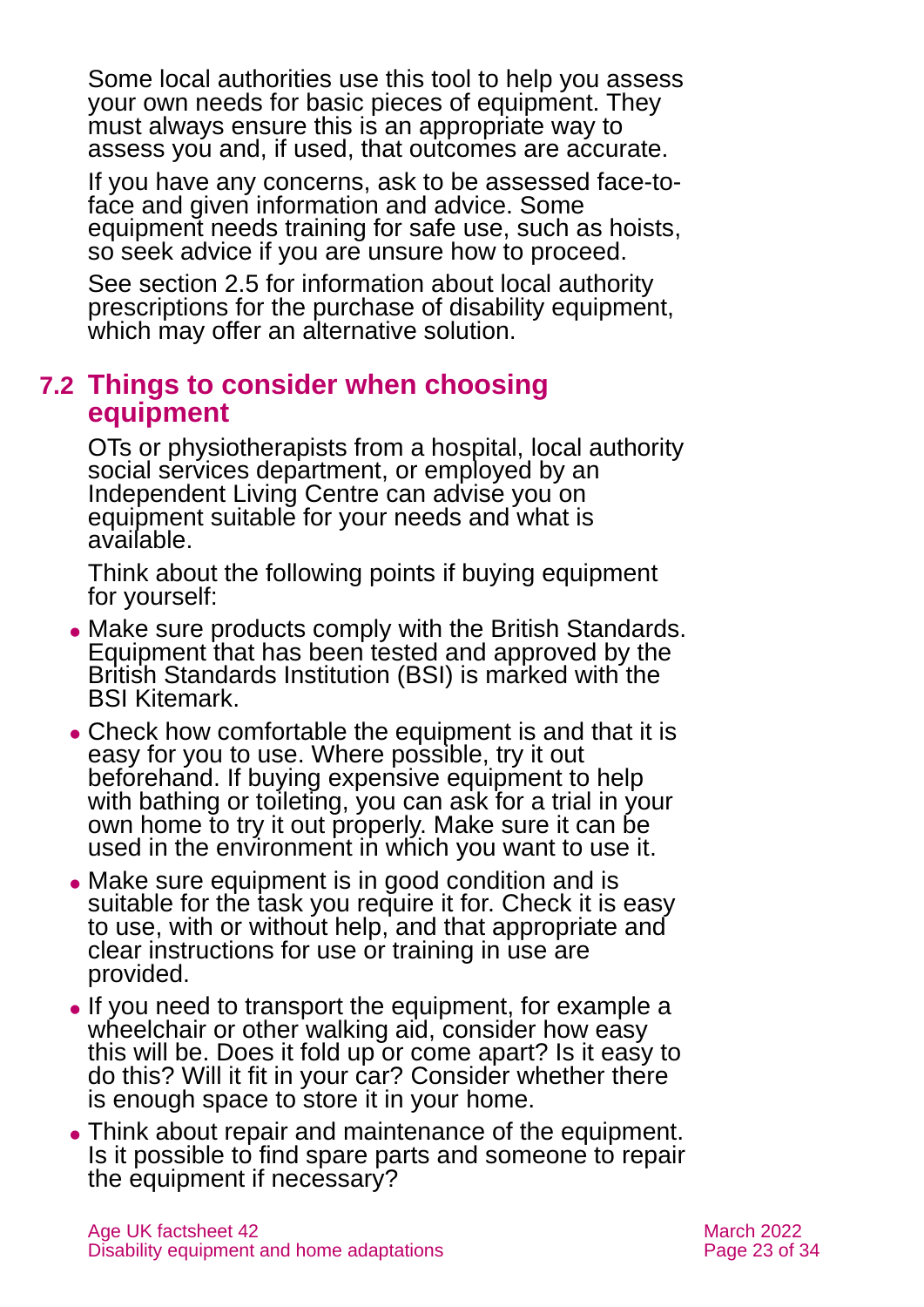- ⚫ Does the equipment need to be serviced regularly and if so, how much does this cost? What sort of aftersales service does the company provide? Does the equipment come with a guarantee?
- Check the company policy on returning equipment if you no longer need it, for example your needs change or you move to a care home. Some companies have a buy-back guarantee scheme but check the details about how much money you receive if you return the item.
- ⚫ Consider getting insurance to cover accidents and breakdown repairs for larger items such as electric scooters or power chairs.

#### **Note**

Always seek independent or professional advice when choosing disability equipment, particularly if it is a large or expensive item.

## **7.3 Independent Living Centres**

There is a network of Independent Living Centres (ILC) around the country. Visitors can try disability equipment and get advice from an occupational therapist or other suitably skilled professional.

It can be difficult to know if a piece of equipment or a planned adaptation is safe or suitable without actually trying it out, for example manoeuvring a wheelchair in a small space.

A trip to an ILC can help you understand the reality of using the equipment prior to purchase and how your carer may cope if you have one. Ask the local authority whether an ILC covers your area.

## **7.4 VAT relief on disability equipment**

Disabled people do not have to pay Value Added Tax (VAT) when buying equipment designed or adapted to help with daily living. To qualify, the equipment must be intended for use by a disabled person and must relate to their disability.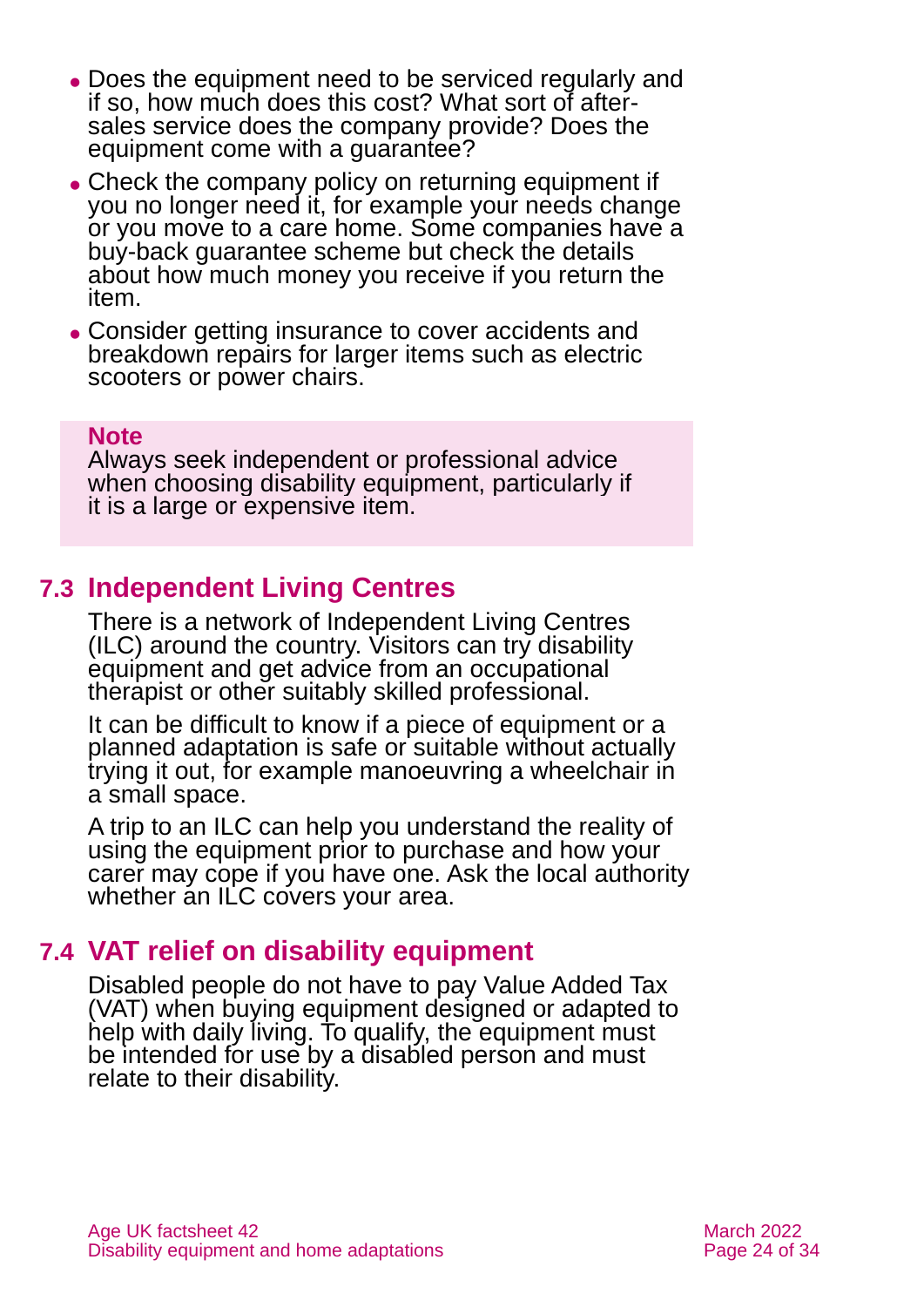In addition, there is no VAT payable on the costs of servicing or maintaining disability equipment. Ask whether you can receive a VAT exemption before buying or ordering equipment. The supplier needs to be VAT-registered and you need to sign a form declaring you have a chronic illness or disability. If you are unable to sign, a GP or other responsible person can sign on your behalf.

Further information on VAT exemption is in HM Revenue and Customs (HMRC) leaflet 701/7, *[VAT](https://www.gov.uk/government/publications/vat-notice-7017-vat-reliefs-for-disabled-people)  [reliefs for people with disabilities](https://www.gov.uk/government/publications/vat-notice-7017-vat-reliefs-for-disabled-people)*. Copies of the leaflet and further advice is available from HMRC on 0300 200 3700.

#### **Five per cent VAT rating for mobility aids for older people**

People aged 60 or over can get mobility aids for their home at a reduced rate of five per cent VAT. This covers the supply and installation of grab rails, ramps, stair lifts, bath lifts, built-in shower seats, or showers containing built-in shower seats and walk-in baths with sealable doors.

The reduced rate does not apply where goods are supplied without installation.

If you have been wrongly charged VAT because you meet the exemption requirement, contact your equipment supplier and ask for a refund.

## **7.5 Short-term loan of equipment such as wheelchairs**

Your local Red Cross can often loan wheelchairs and other equipment for short periods, for example for the visit of a relative or a temporary injury. They should be listed in the local telephone directory under British Red Cross or see the Red Cross website at [www.redcross.org.uk](http://www.redcross.org.uk/)

Your local Age UK can sometimes loan wheelchairs. They should be listed in your local telephone directory or call [Age UK Advice.](#page-32-1)

Shopmobility schemes lend or hire out manual and powered wheelchairs and powered scooters if you need them to shop and use other facilities in town centres. There are schemes throughout the UK: some are free and some make a charge.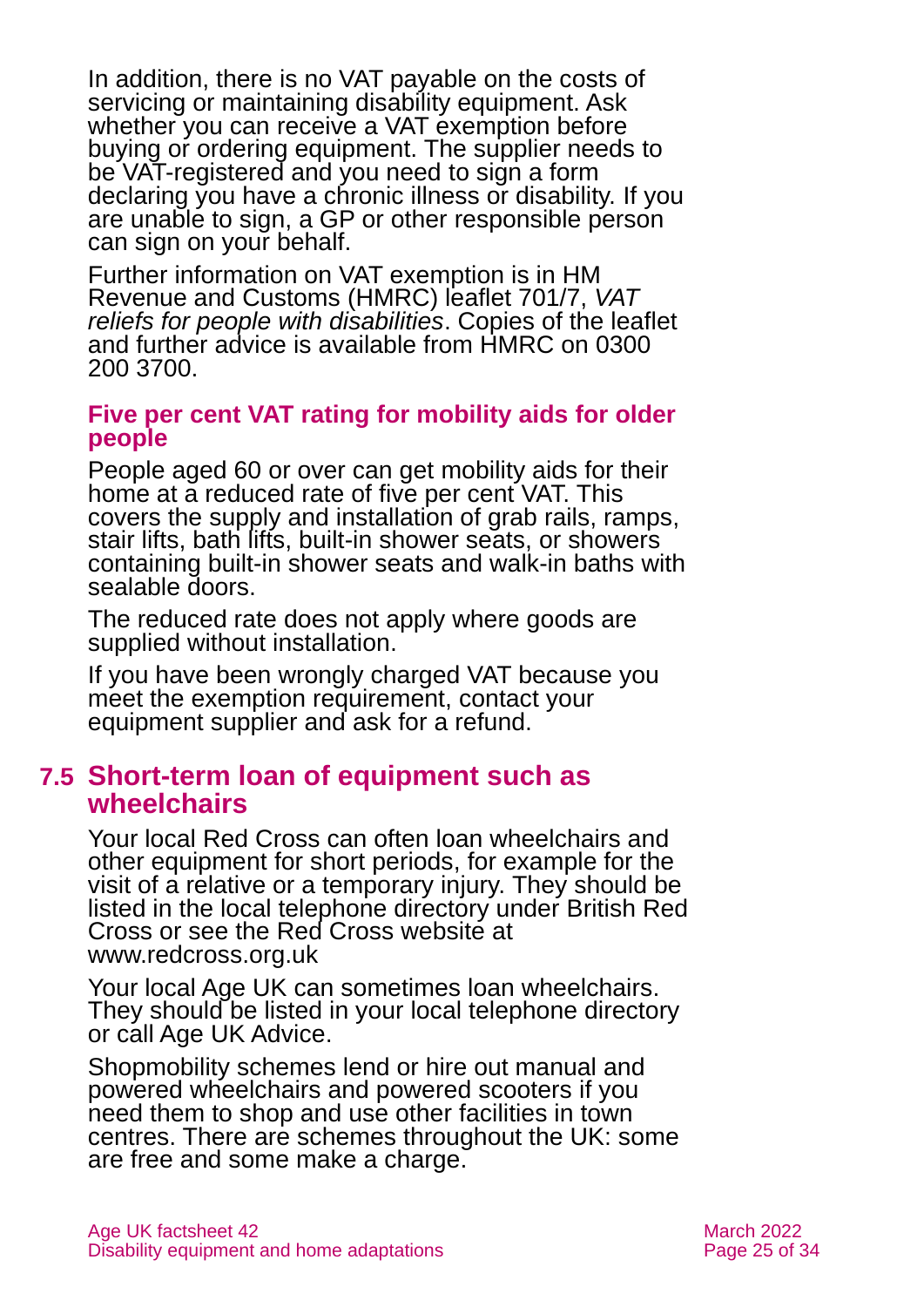You can search for local schemes local schemes on the Shopmobility website at [www.shopmobilityuk.org](http://www.shopmobilityuk.org/)

**Independent Living Centres** may be able to give you information about local wheelchair hire services or Shopmobility schemes.

## <span id="page-25-0"></span>**8 Other sources of funding**

If buying equipment privately, you may be able to get help with the cost from other sources of funding.

## **8.1 State benefits**

If you are disabled and are State Pension age or over, you may be entitled to Attendance Allowance. If you are under State Pension age, you may be able to claim Personal Independence Payment.

These benefits are to help meet the extra cost of living expenses related to your disability or impairment.

For more details, see factsheet 34, *[Attendance](https://www.ageuk.org.uk/globalassets/age-uk/documents/factsheets/fs34_attendance_allowance_fcs.pdf)  [Allowance](https://www.ageuk.org.uk/globalassets/age-uk/documents/factsheets/fs34_attendance_allowance_fcs.pdf)* and factsheet 87, *[Personal Independence](https://www.ageuk.org.uk/globalassets/age-uk/documents/factsheets/fs87_personal_independence_payment_fcs.pdf)  [Payment and Disability Living Allowance](https://www.ageuk.org.uk/globalassets/age-uk/documents/factsheets/fs87_personal_independence_payment_fcs.pdf)*.

## **8.2 Local Welfare Assistance**

A Local Welfare Assistance scheme can help if you are in urgent need following an emergency or unforeseen event and have no other source of help. They are run by the local authority, they vary in what they offer, and some areas no longer have schemes.

You may be able to get vouchers to pay for food, fuel, or clothing, or bigger basic living items such as beds, cookers, and fridges. You may also be able to access a grant or a loan. For more information, see factsheet 49, *[Social Fund, Advances of Benefit and Local](https://www.ageuk.org.uk/globalassets/age-uk/documents/factsheets/fs49_the_social_fund_advances_of_benefit_and_local_welfare_provision_fcs.pdf)  [Welfare Provision.](https://www.ageuk.org.uk/globalassets/age-uk/documents/factsheets/fs49_the_social_fund_advances_of_benefit_and_local_welfare_provision_fcs.pdf)*

## **8.3 Charities and other sources**

You may be able to get financial help to buy mobility and disability-related equipment from charitable organisations.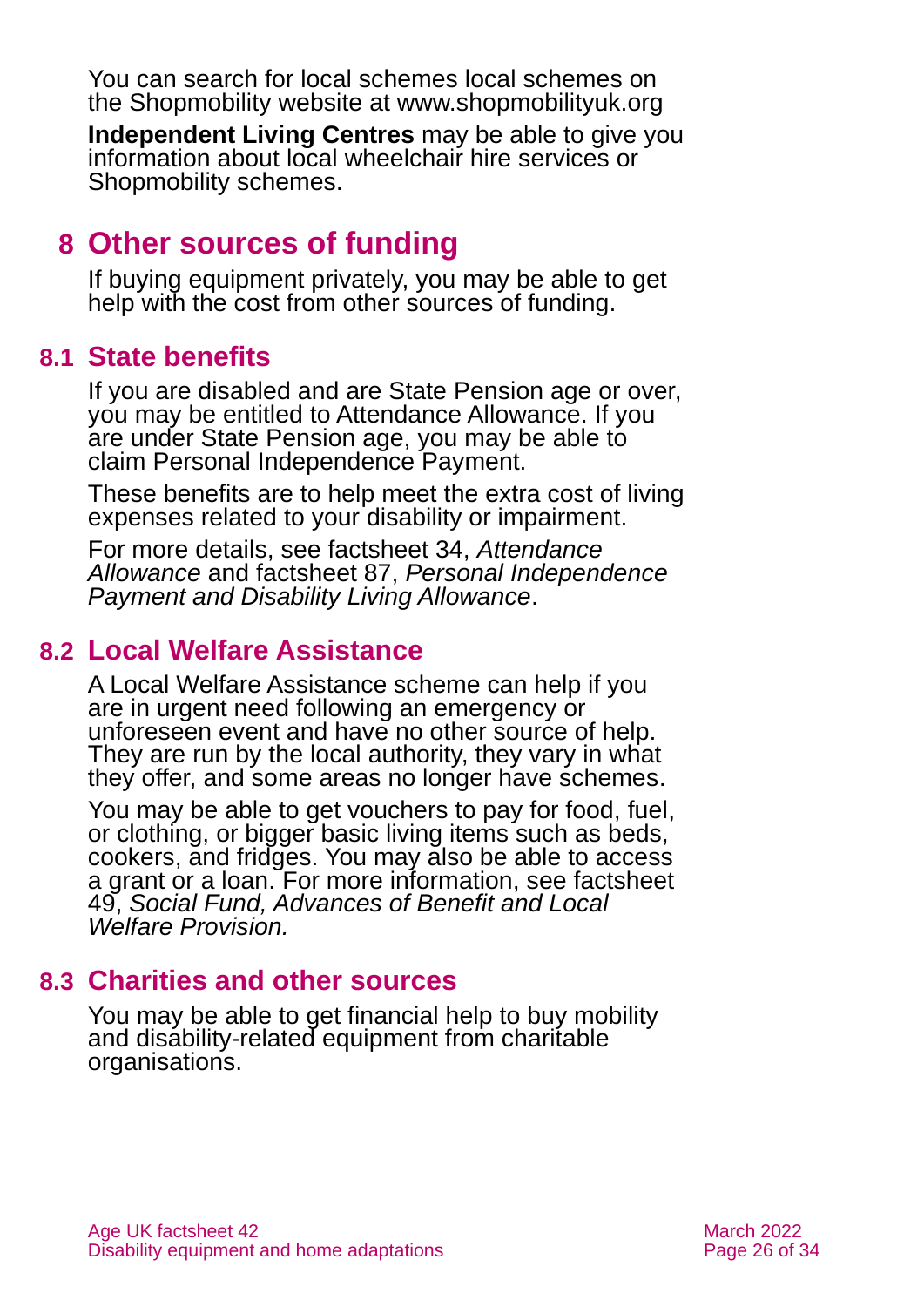It is best to find out if this should be provided by the local authority, the NHS, or another statutory organisation first. Charities do not generally provide funding unless these options have been fully investigated. Your occupational therapist may be able to help you apply for funding.

Two examples are [SSAFA,](https://www.ssafa.org.uk/) and the [RAF Benevolent](https://www.rafbf.org/)  [Fund,](https://www.rafbf.org/) which support those who have served in the forces. The Turn2Us website can help find funding bodies at [www.turn2us.org.uk](https://www.turn2us.org.uk/)

## <span id="page-26-0"></span>**9 Concerns about doorstep selling**

Concerns about inappropriate, high pressure, doorstep sales techniques being employed by companies selling disability products have been raised. The *[Consumer Contracts Regulations](http://www.which.co.uk/consumer-rights/regulation/consumer-contracts-regulations)* aim to protect you if you take out a contract when a salesperson comes to your home, place of work, or during an excursion arranged by a company.

The cancellation period for doorstep sales is 14 calendar days after delivery of the goods. For service contracts, the cancellation period is 14 calendar days after the contract has been entered into. If you want the service to start immediately, you can still cancel in the 14-day cooling-off period but you may not get a full refund. Providers can deduct an amount for the service you receive before cancelling.

You can cancel ancillary contracts for a product such as a warranty. There are situations where the regulations do not apply, for example goods and services costing less than £42.

You should be given information about your cancellation rights by the seller.

The charity Which? Provides information and advice about how to deal with poor sales practices, see [www.which.co.uk/consumer-rights/advice/ive-been](http://www.which.co.uk/consumer-rights/advice/ive-been-mis-led-by-a-doorstep-seller-what-should-i-do)[mis-led-by-a-doorstep-seller-what-should-i-do](http://www.which.co.uk/consumer-rights/advice/ive-been-mis-led-by-a-doorstep-seller-what-should-i-do)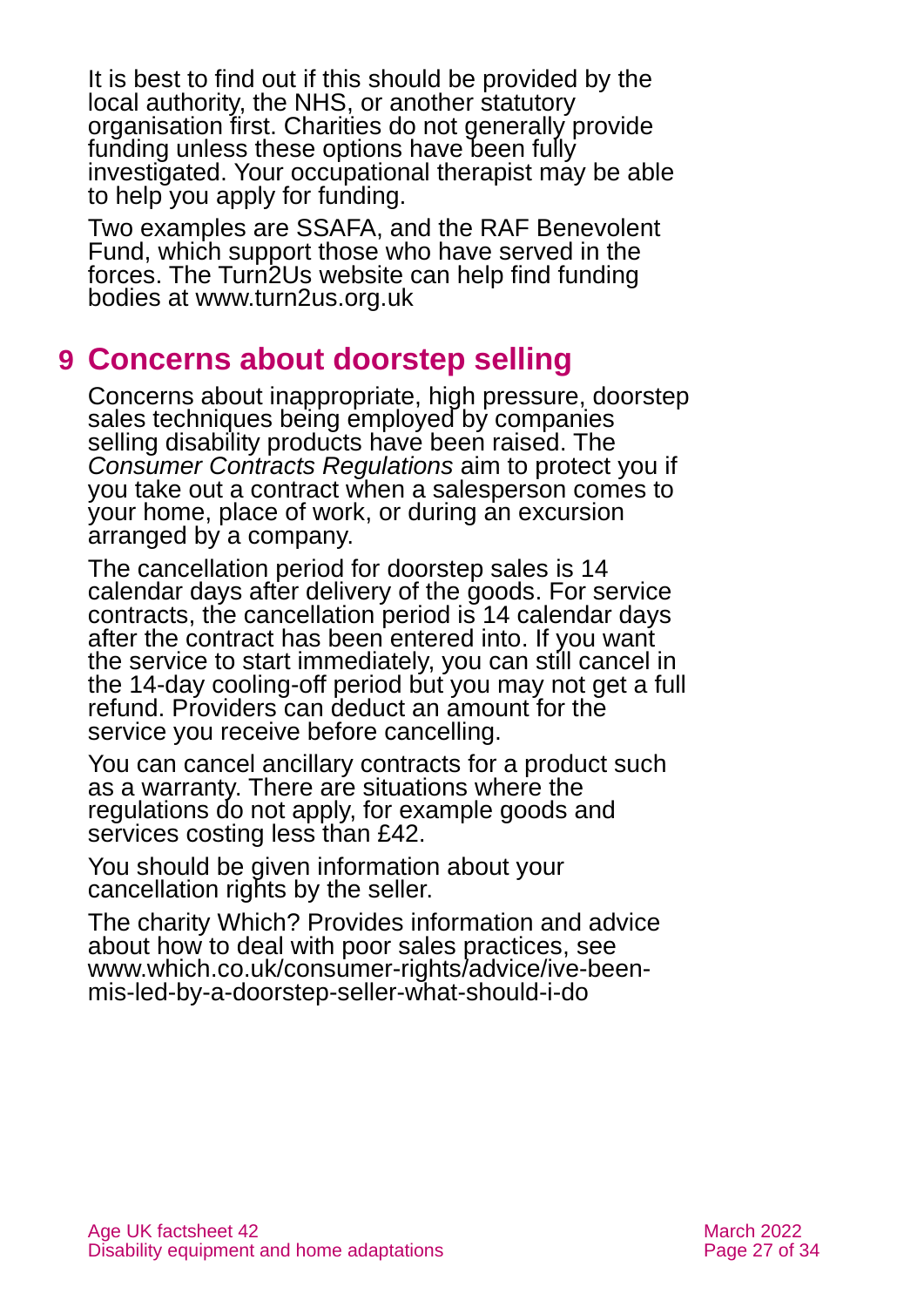## <span id="page-27-0"></span>**10 Problems with equipment and complaints**

#### **Problems with privately purchased equipment**

If you are not happy with equipment you have bought, contact the supplier as soon as possible. They may be able to arrange an exchange or replacement. If equipment is faulty, it should be repaired or replaced, or you should get a refund. You do not have to accept a credit note when returning a faulty item.

You may want to complain first verbally to the seller. If you are not happy with the outcome, you should complain in writing. You may decide to report the seller, with details of your complaint, to the Trading Standards service at the local authority. They can investigate false or misleading claims about services or products and advise on consumer problems.

If the equipment supplier is a member of the [British](#page-29-0)  [Healthcare Trades Association \(BHTA\)](#page-29-0) and you are unhappy with its service, complain to BHTA. You can also seek help with consumer rights and advice from [Citizens Advice Consumer Service.](#page-29-1)

#### **Health and social care complaints**

The local authority is required to have a complaints procedure. You can use it to complain about any aspect of their care and support duties, including the assessment of your needs and services arranged or provided, such as disability equipment. If you cannot resolve the problem using the local authority complaints procedure, complain to the [Local](#page-29-2)  [Government and Social Care Ombudsman.](#page-29-2)

Complain using the NHS complaints procedure if you have a complaint about an NHS service, such as the local wheelchair service. You may be entitled to an Independent NHS advocate to help you make a complaint. If you cannot resolve the complaint using the NHS procedure, you can escalate it to the Parliamentary and [Health Services Ombudsman.](#page-30-1)

See factsheet 59, *[How to resolve problems and](https://www.ageuk.org.uk/globalassets/age-uk/documents/factsheets/fs59_how_to_resolve_problems_and_complain_about_social_care_fcs.pdf)  [complain about social care](https://www.ageuk.org.uk/globalassets/age-uk/documents/factsheets/fs59_how_to_resolve_problems_and_complain_about_social_care_fcs.pdf)* and factsheet 66, *[Resolving problems and making a complaint about](https://www.ageuk.org.uk/globalassets/age-uk/documents/factsheets/fs66_resolving_problems_and_making_a_complaint_about_nhs_care_fcs.pdf)  [NHS care](https://www.ageuk.org.uk/globalassets/age-uk/documents/factsheets/fs66_resolving_problems_and_making_a_complaint_about_nhs_care_fcs.pdf)* for more information.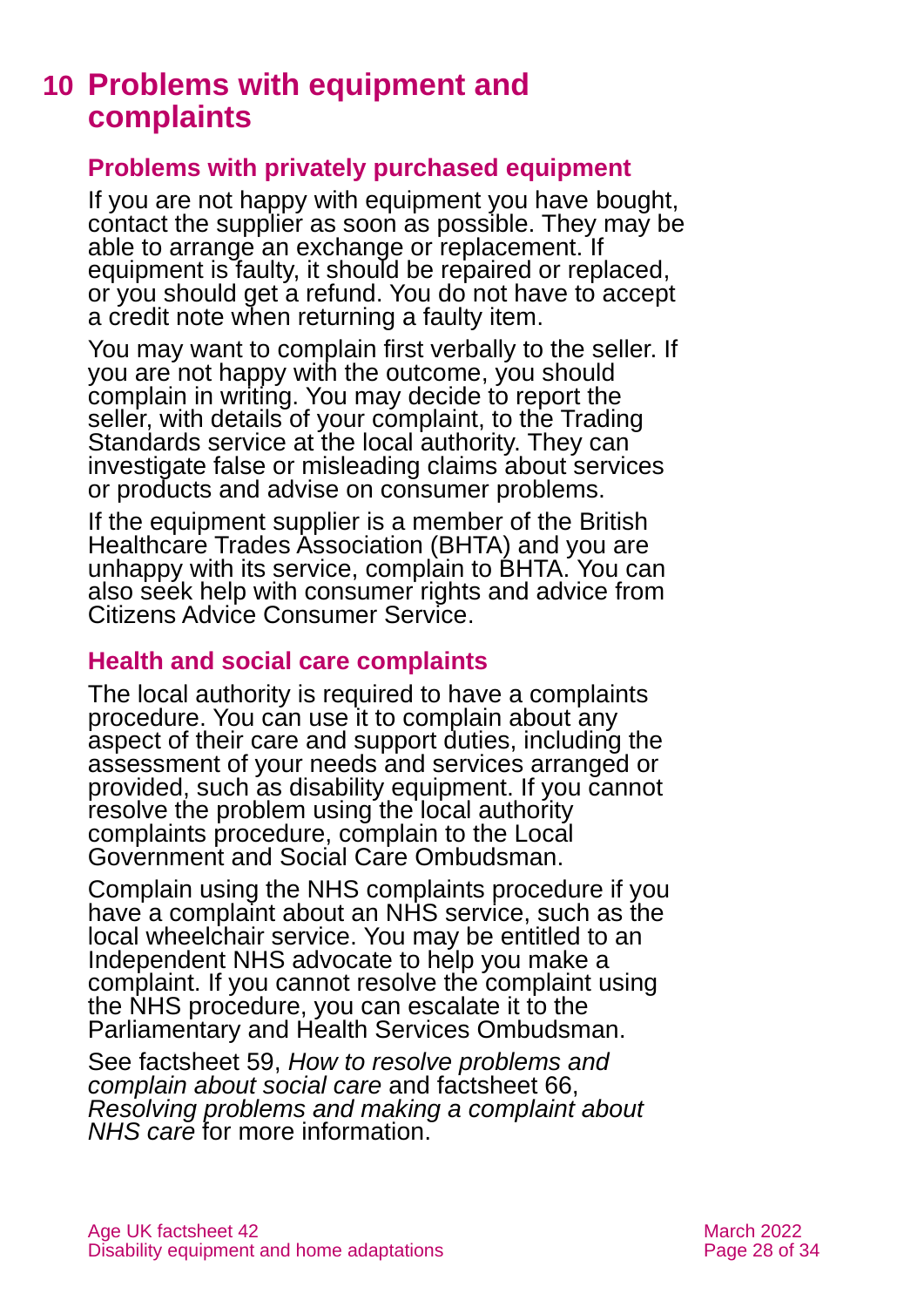## **11 Fire Service home safety checks**

<span id="page-28-0"></span>Your local fire brigade offers a free home safety check. They will:

- ⚫ identify potential fire risks within your home
- advise on what to do to reduce or prevent fire risks
- ⚫ ensure you have working smoke alarms
- ⚫ devise an escape plan with you in case a fire breaks out.

<span id="page-28-1"></span>You can find out more at [www.fireservice.co.uk/safety/](http://www.fireservice.co.uk/safety/)

## **12 Information, advice and advocacy**

Each local authority must provide an information and advice service to everyone who needs it in the local area. This must cover a range of areas related to accessing and funding care and support, including disability equipment, home adaptations, and financial issues.

This should include information and advice on the availability of services that may enable you to remain independent for longer such as home improvement agencies, handyman or maintenance services.

## **The independent advocacy duty**

The local authority must provide an independent advocacy service for people who struggle to understand or make decisions about their care and have no one to help them engage in the process.

It applies to people who have '*substantial difficulty*' in:

- ⚫ understanding relevant information (about social care and health issues)
- retaining that information
- ⚫ using or weighing up the information
- ⚫ communicating their views, wishes or feelings.

This builds on the advocacy requirement that already exists under the *Mental Capacity Act 2005* for people who lack mental capacity.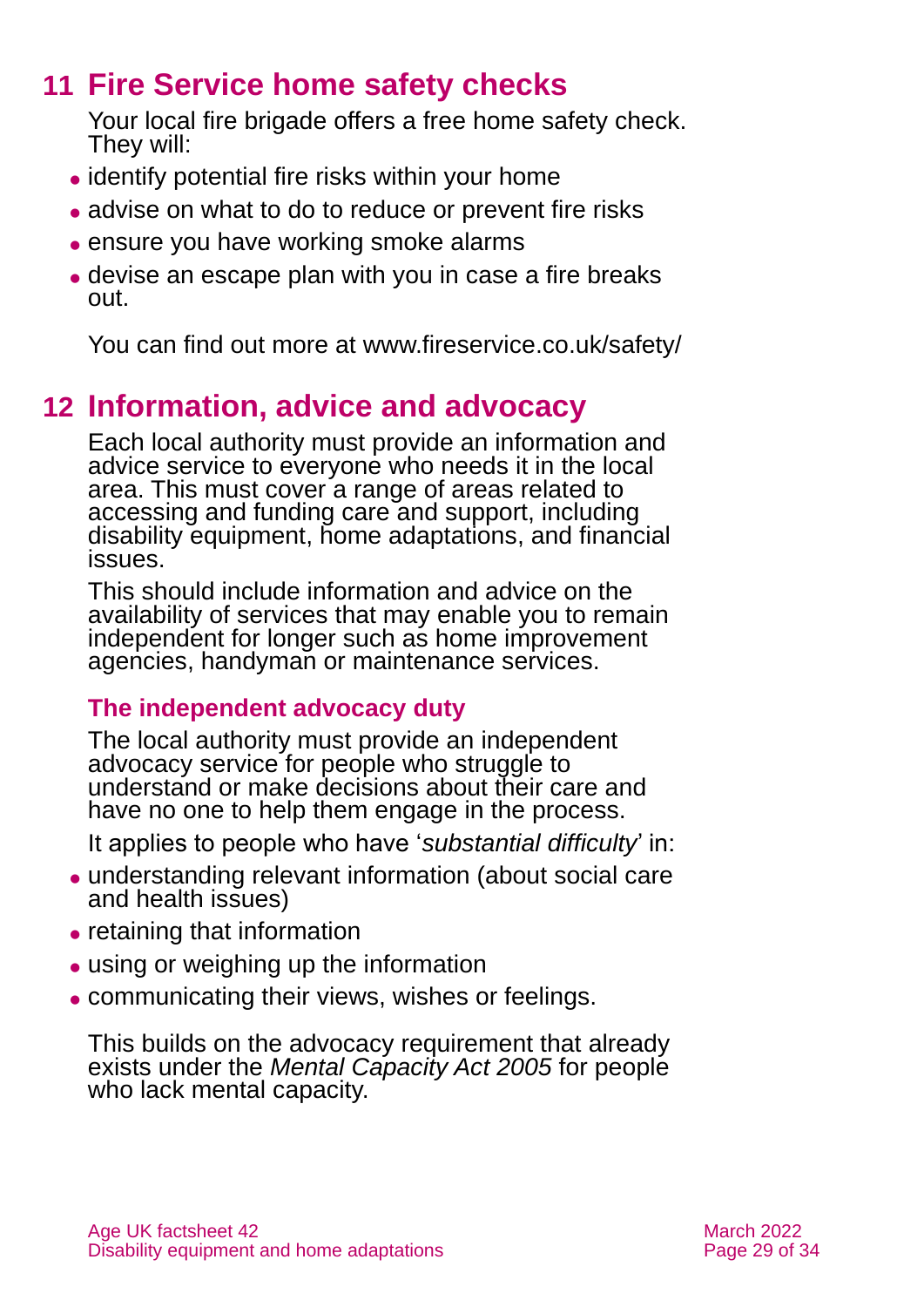## **Useful organisations**

## <span id="page-29-0"></span>**British Healthcare Trades Association**

[www.bhta.com/](http://www.bhta.com/) Telephone 020 7702 2141

### **British Red Cross**

[www.redcross.org.uk/](http://www.redcross.org.uk/) Telephone 0344 871 11 11

Provides wheelchairs and other equipment on a loan basis.

### <span id="page-29-1"></span>**Citizens Advice Consumer Service**

[www.citizensadvice.org.uk/consumer/get-more-help/if](http://www.citizensadvice.org.uk/consumer/get-more-help/if-you-need-more-help-about-a-consumer-issue/)[you-need-more-help-about-a-consumer-issue/](http://www.citizensadvice.org.uk/consumer/get-more-help/if-you-need-more-help-about-a-consumer-issue/) Telephone 0808 223 1133

Provides expert consumer advice.

## **Disabled Living Foundation (DLF)**

[www.livingmadeeasy.org.uk](http://www.livingmadeeasy.org.uk/) Telephone 0300 999 0004

Provides advice and information on disability equipment and assisted products.

### **Equality Advisory Support Service (EASS)**

[www.equalityadvisoryservice.com](http://www.equalityadvisoryservice.com/) Telephone helpline 0808 800 0082 Mon-Fri 9am-7pm, Sat 10am-2pm

Funded by the Equality and Human Rights Commission, the helpline provides information and advice about the *Equality Act 2010* and human rights.

#### **Foundations**

[www.foundations.uk.com/](http://www.foundations.uk.com/) Telephone 0300 124 0315

The national body for Home Improvement Agencies in England.

### <span id="page-29-2"></span>**Local Government and Social Care Ombudsman**

[www.lgo.org.uk](http://www.lgo.org.uk/) Telephone 0300 061 0614

Investigates complaints about local authorities. It is a free service.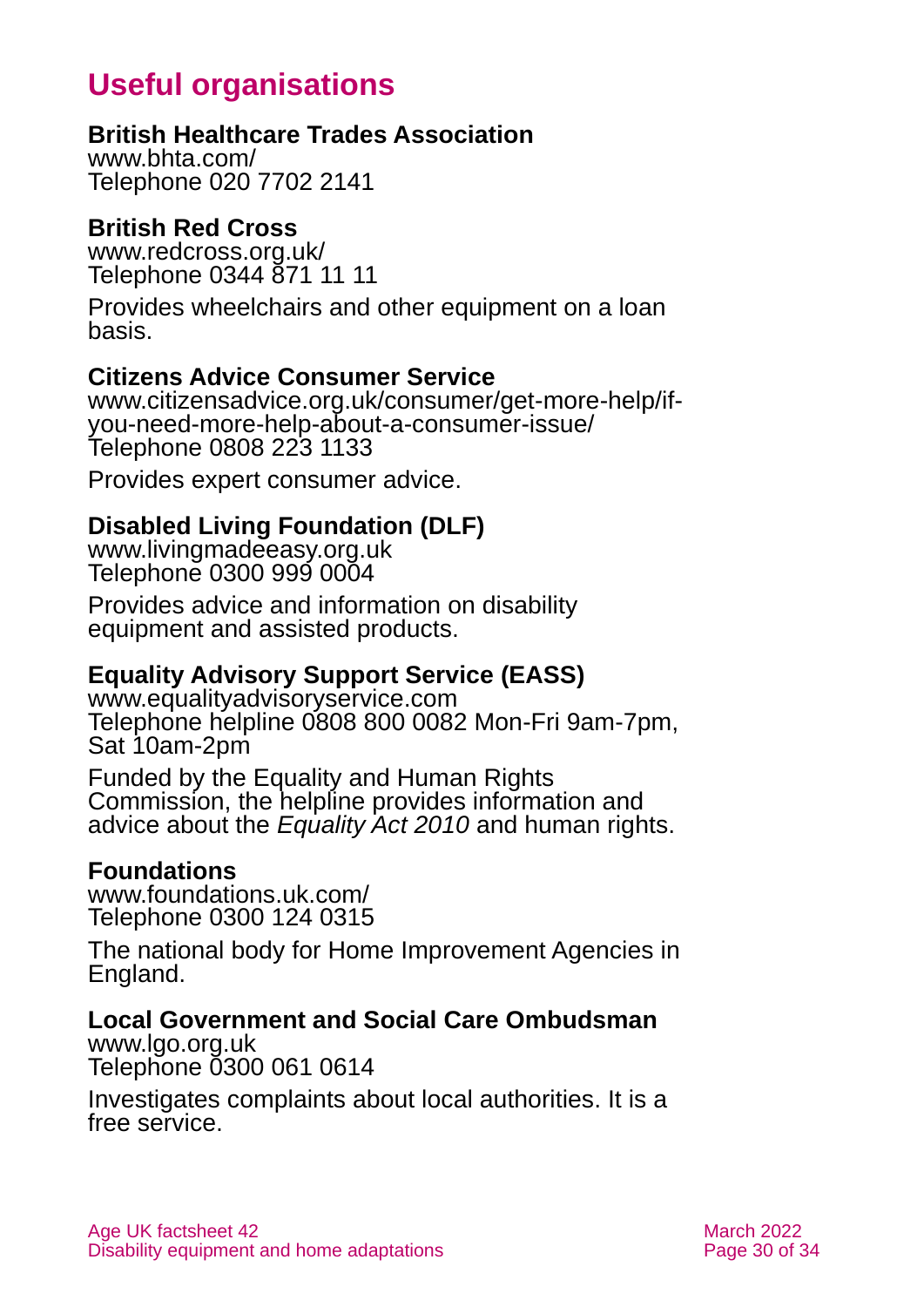### <span id="page-30-0"></span>**Motability**

[www.motability.co.uk](http://www.motability.co.uk/) Telephone 0300 456 4566

Use DLA/PIP mobility element to lease a new affordable car, Wheelchair Accessible Vehicle, scooter or powered wheelchair.

### <span id="page-30-1"></span>**Parliamentary and Health Service Ombudsman**

[www.ombudsman.org.uk](http://www.ombudsman.org.uk/) Telephone 0345 015 4033

Investigates complaints about NHS care.

## **Royal Air Force Benevolent Fund**

[www.rafbf.org/](http://www.rafbf.org/) Telephone 0300 102 1919

Provides support to serving and former members of the RAF as well as their families.

### **Royal National Institute of Blind People (RNIB)**

[www.rnib.org.uk](http://www.rnib.org.uk/) Telephone 0303 123 9999

Provides information and advice about sight problems and products and publications to support blind or partially sighted people.

## **Royal National Institute for Deaf People (RNID)**

[www.rnid.org.uk](http://www.rnid.org.uk/) Telephone 0808 808 0123

Campaigns and raises awareness of deafness and hearing loss and offers information on deafness, hearing loss and tinnitus.

### **Shopmobility**

[www.shopmobilityuk.org](http://www.shopmobilityuk.org/)

Nationwide network of centres which hire out mobility equipment to the public.

#### **Soldiers, Sailors, Airmen and Families Association (SSAFA)**

[www.ssafa.org.uk/](http://www.ssafa.org.uk/) Telephone 0800 260 6767

Provides support to armed forces veterans and their families.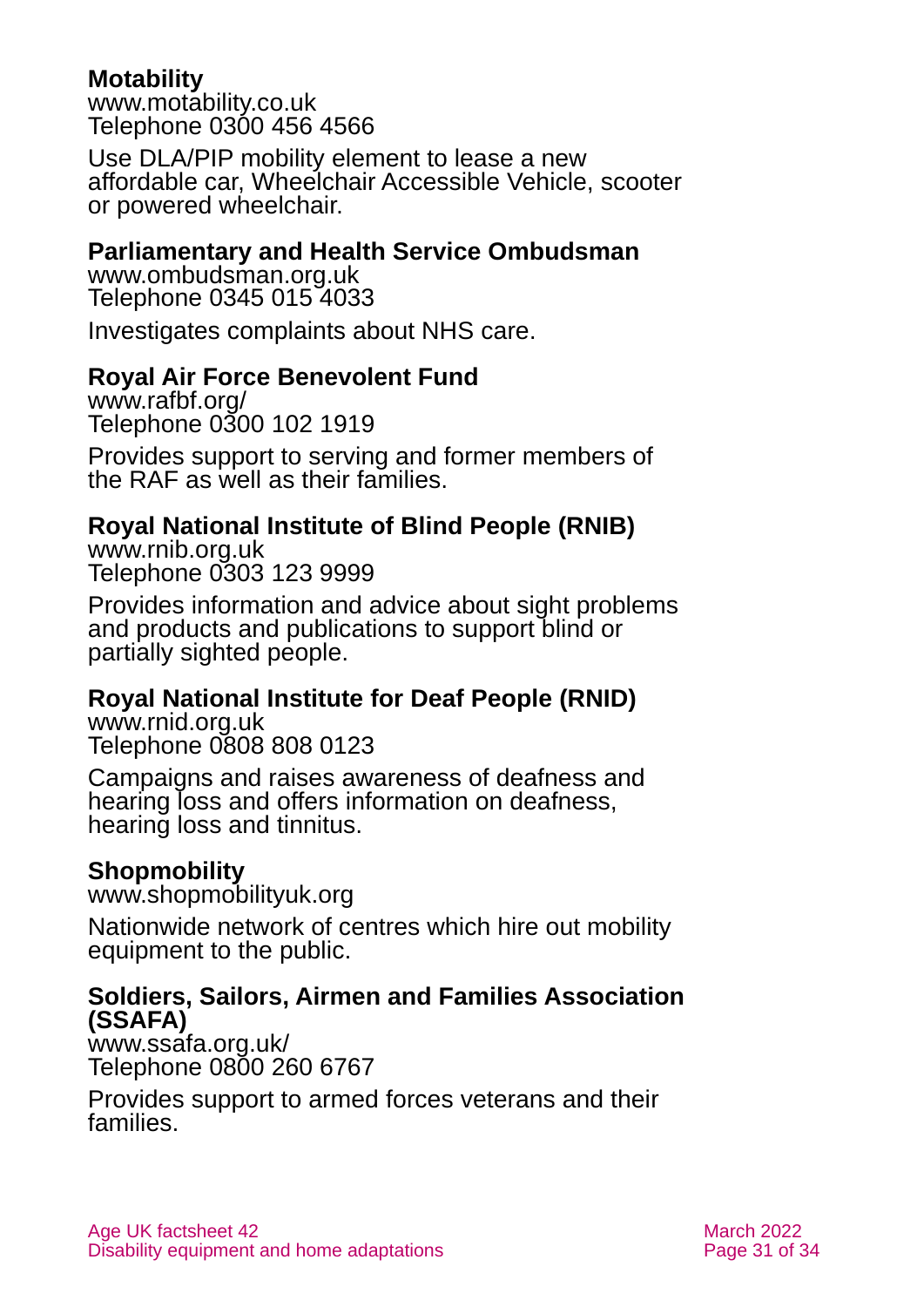## **Turn2Us**

[www.turn2us.org.uk](http://www.turn2us.org.uk/) Telephone 0808 802 2000

A charitable service helping people access financial support through welfare benefits, grants and other help.

## **Which?**

[www.which.co.uk](http://www.which.co.uk/) Telephone: [029](tel:01992%20822%20800) 2267 0000

National membership charity aimed at supporting consumers by testing goods, providing information and campaigning.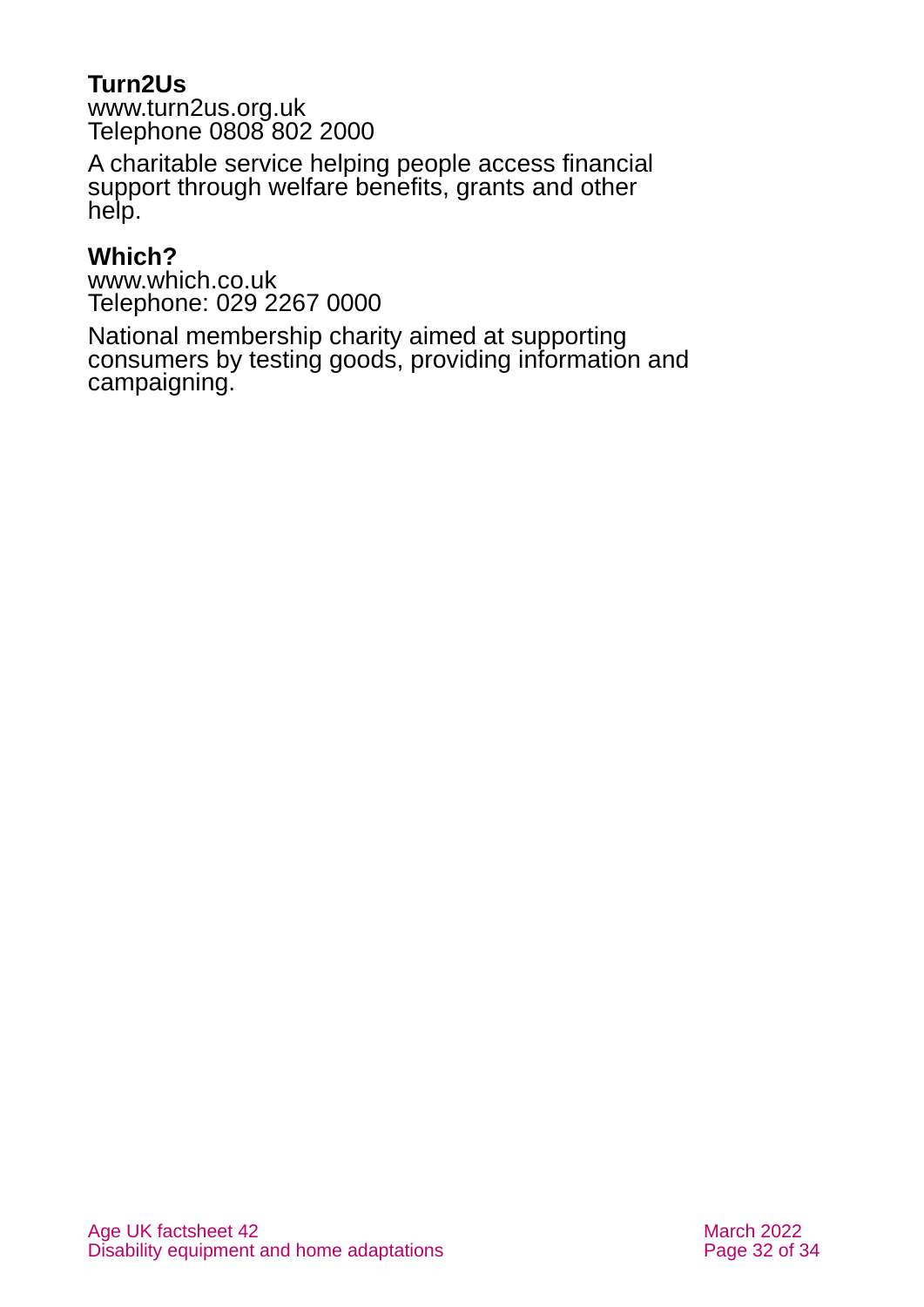## **Age UK**

Age UK provides advice and information for people in later life through our Age UK Advice line, publications and online. Call Age UK Advice to find out whether there is a local Age UK near you, and to order free copies of our information guides and factsheets.

## <span id="page-32-1"></span>**Age UK Advice**

[www.ageuk.org.uk](http://www.ageuk.org.uk/) 0800 169 65 65 Lines are open seven days a week from 8.00am to 7.00pm

### <span id="page-32-0"></span>**In Wales contact**

#### **Age Cymru Advice**

[www.agecymru.org.uk](http://www.agecymru.org.uk/) 0300 303 4498

#### **In Northern Ireland contact**

#### **Age NI** [www.ageni.org](http://www.ageni.org/)

0808 808 7575

#### **In Scotland contact**

## <span id="page-32-2"></span>**Age Scotland**

[www.agescotland.org.uk](http://www.agescotland.org.uk/) 0800 124 4222

## **Support our work**

We rely on donations from our supporters to provide our guides and factsheets for free. If you would like to help us continue to provide vital services, support, information and advice, please make a donation today by visiting [www.ageuk.org.uk/donate](http://www.ageuk.org.uk/donate) or by calling 0800 169 87 87.